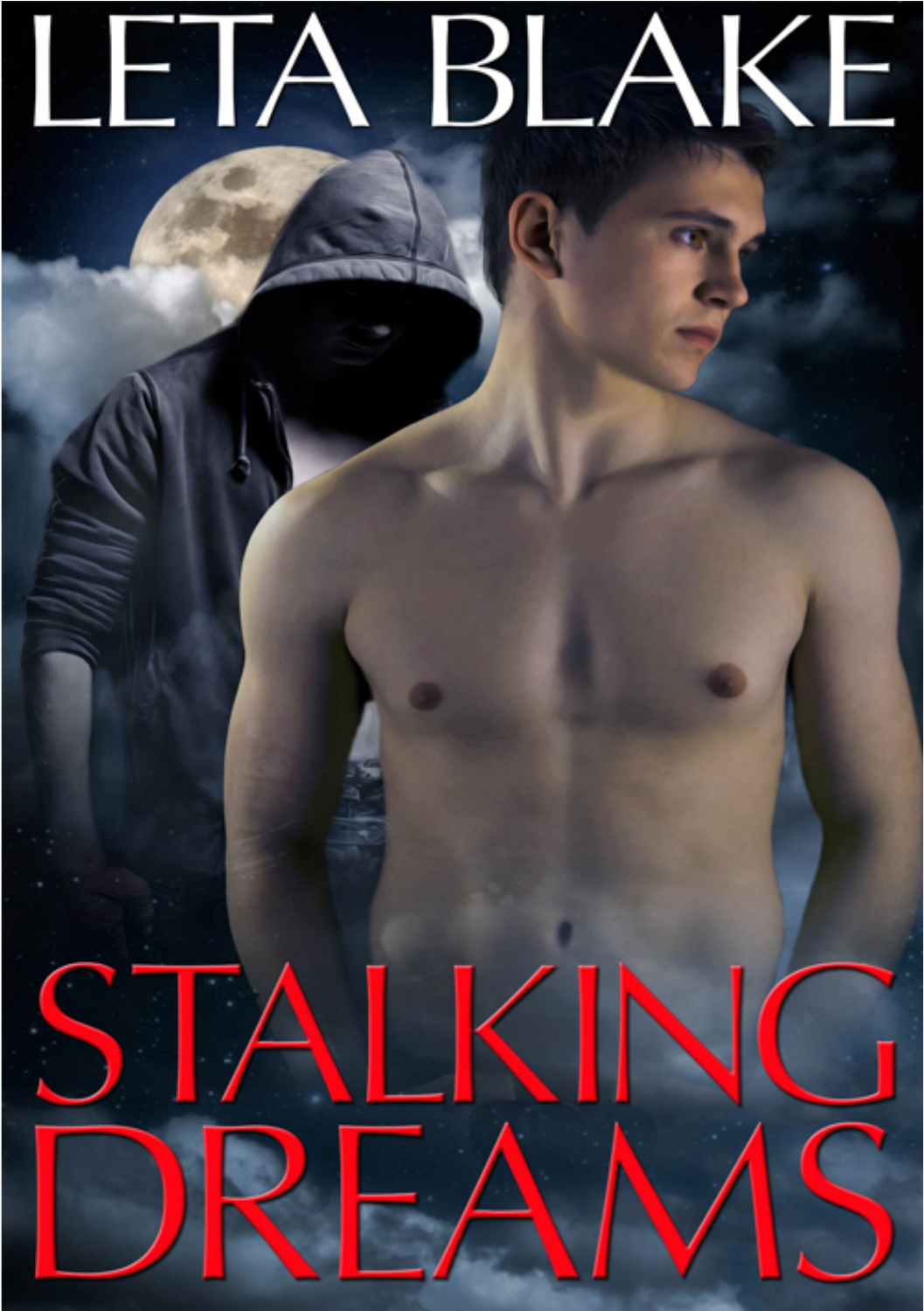# **Love Has No Boundaries**

#### *An M/M Romance series*

# **STALKING DREAMS**

# **By Leta Blake**

## **Introduction**

The story you are about to read celebrates love, sex and romance between men. It is a product of the *Love Has No Boundaries* promotion sponsored by the *Goodreads M/M Romance Group* and is published as a free gift to you.

## **What Is Love Has No Boundaries?**

The *Goodreads M/M Romance Group* invited members to choose a photo and pen a letter asking for a short M/M romance story inspired by the image; authors from the group were encouraged to select a letter and write an original tale. The result was an outpouring of creativity that shone a spotlight on the special bond between M/M romance writers and the people who love what they do.

A written description of the image that inspired this story is provided along with the original request letter. If you'd like to view the photo, please feel free to join the [Goodreads M/M Romance Group](http://www.goodreads.com/group/show/20149-m-m-romance) and visit the discussion section: *Love Has No Boundaries*.

Whether you are an avid M/M romance reader or new to the genre, you are in for a delicious treat.

## **Words of Caution**

This story may contain sexually explicit content and is **intended for adult readers.**It may contain content that is disagreeable or distressing to some readers. The *M/M Romance Group* strongly recommends that each reader review the General Information section before each story for story tags as well as for content warnings.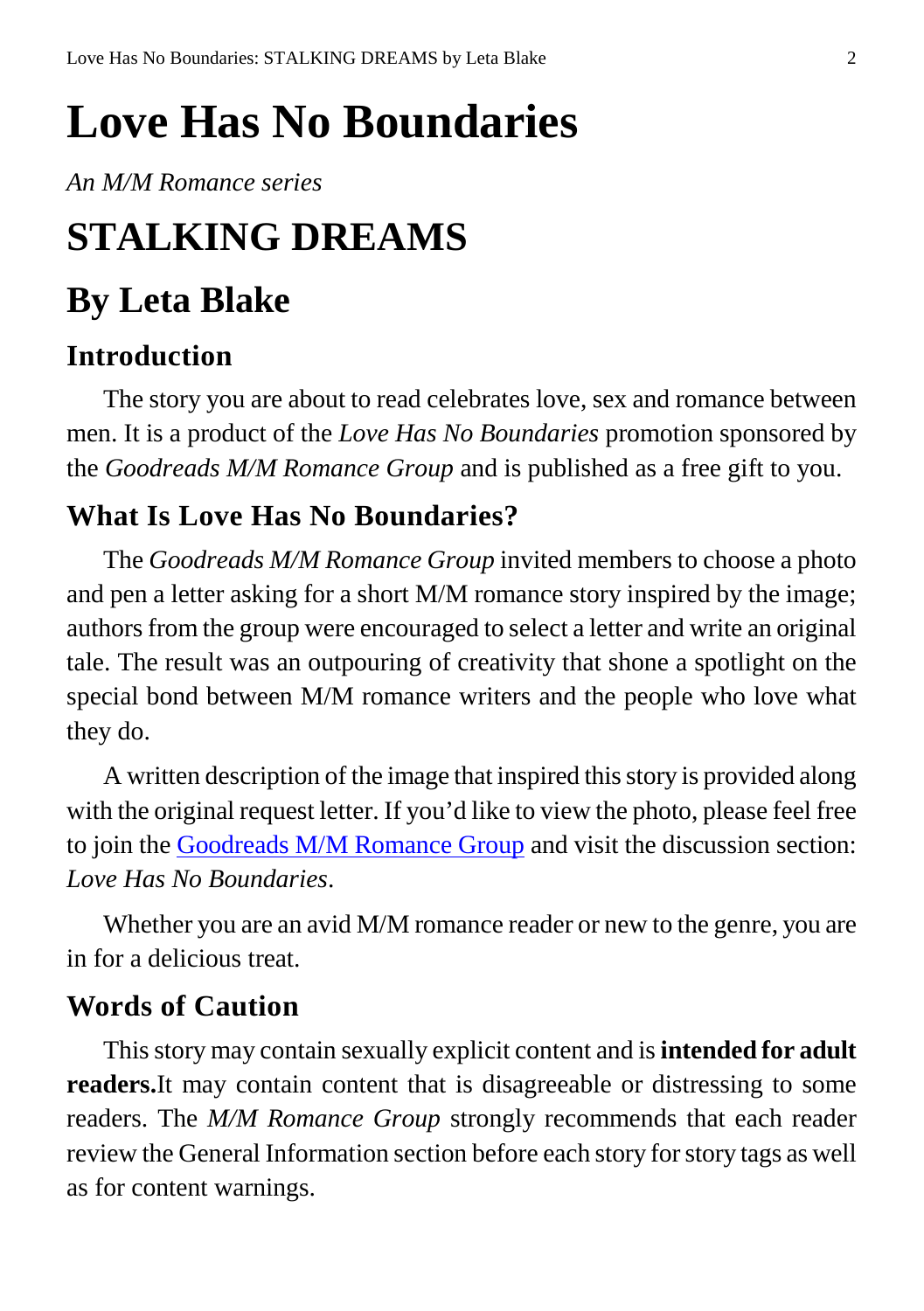This story is a work of fiction. Names, characters, places and incidents are the products of the author's imagination or are used fictitiously. Any resemblance to actual events, locales, or persons, living or dead, is entirely coincidental.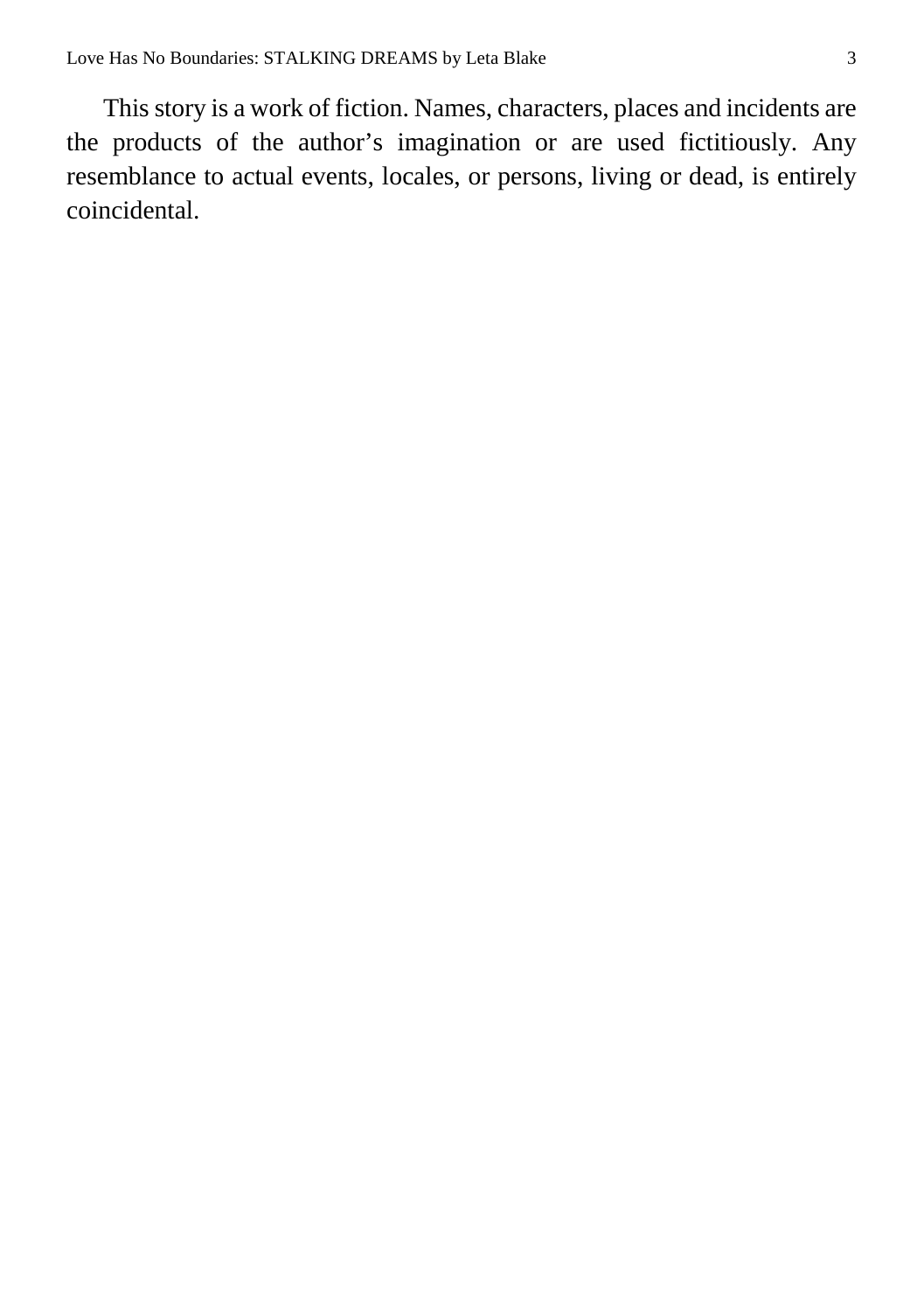All rights reserved worldwide.

This eBook may be distributed freely in its entirety courtesy of the *Goodreads M/M Romance Group*. This eBook may not be sold, manipulated or reproduced in any format without the express written permission of the author.

Stalking Dreams, Copyright © 2013 Leta Blake

Cover Art by Dar Albert

This ebook is published by the *M/M Romance Group* and is not directly endorsed by or affiliated with Goodreads Inc.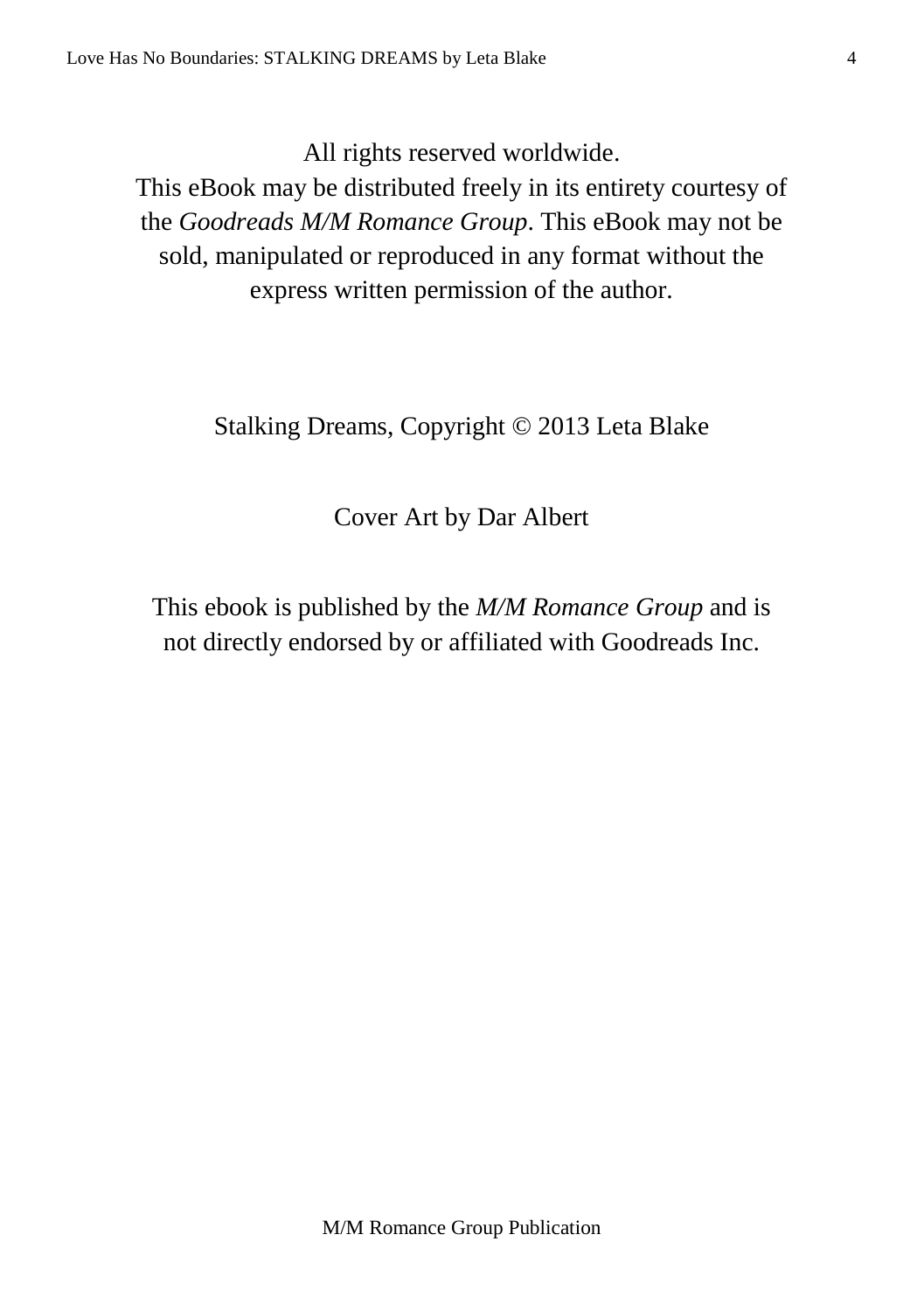# **STALKING DREAMS**

# **By Leta Blake**

## **Photo Description**

Two young men sleeping while spooned together in each other's arms.

## **Story Letter**

#### *Dear Author,*

*I've been scared for so long. I have a stalker who's sent me threatening messages and I've heard the person following me around campus. Last night, the stalker chased me as I was running and I thought I was going to die. Then I ran into him, my TA from my favorite class, literally. I always thought of him as kind of a jerk but when I smacked into him, he saw how scared I was and he walked me home.*

*The rest of the night is a blur, but I just awoke and he's wrapped around me. I feel safe in his arms, something I haven't felt in months. But why did he appear right then? Is he my stalker? I don't think so but it's still an odd coincidence. If he's not my stalker, is he in danger, too? And what the hell happened last night?*

*[I'd like lots of danger and fear and near-death experiences ending in an HEA for these two boys. Please no great age difference or BDSM.]*

*Sincerely,*

*Kelly Maybedog*

#### **Story Info**

**Genre:** contemporary

**Tags:** suspense, college, oral sex, rimming, fingering, established couples, PTSD, hurt/comfort

**Content warnings:** violence, possibly triggering descriptions for victims of stalking or similar violence

**Word count:**10,341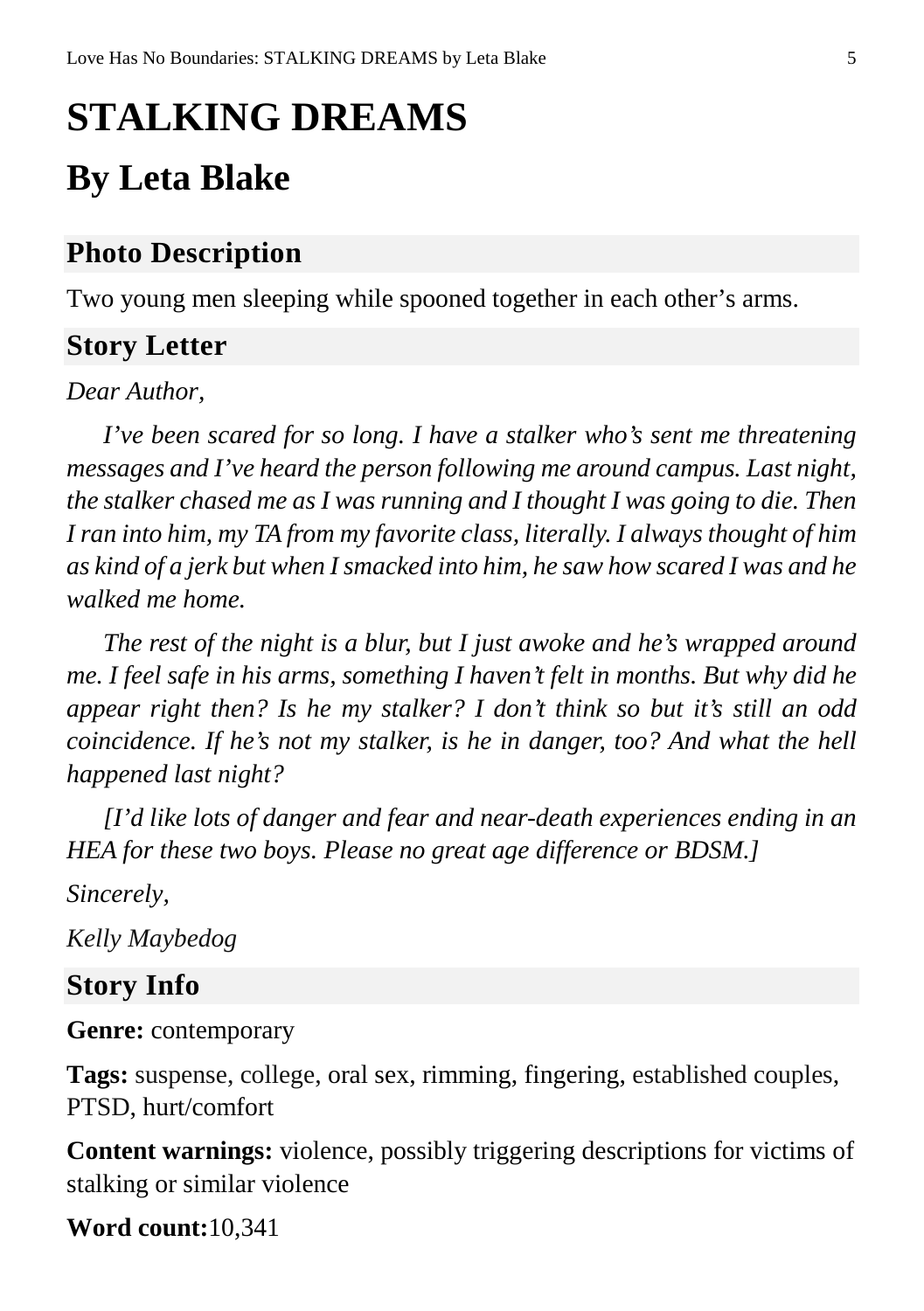# **STALKING DREAMS By Leta Blake**

My muscles ached deliciously under the rough water pressure of the gym's shower. Taekwondo had rendered me sweaty and tired. I'd been a student of the discipline for half a decade, in search of both self-protection and mental benefits, but since starting at Rose College a couple years back, I'd never found a Master who could truly challenge me. Until now.

Master Eun was demanding, exacting, and left my muscles feeling like limp spaghetti. I kind of loved it. If he wasn't a cranky straight man—old enough to be my grandfather—my boyfriend, Shane, might've had some competition for my complete and utter adoration. Though, come to think of it, pain and discipline weren't something I really got off on in bed. I was more of a gentle, fun, love-making kind of guy, which made Shane's style even more perfect for me.

Eventually I felt refreshed enough to soap up my hair and wash down my body. Taekwondo had made me lean and fit. I was slightly smaller than Shane, but my wiry muscles were just as strong as his bigger ones, and when wrestling in bed I almost always ended up on top. Unless I wanted Shane on top, which I did often enough to just give in and "lose". Which reminded me, I really did need to teach Shane more taekwondo just to keep things interesting.

I paused in front of the mirrors to run a towel over my hair, noticing the summer sun had added gold to the light brown, and I made some faces in the mirror. My brown eyes were dark-rimmed and I looked tired. The thought brought to mind all the very sexy reasons I'd failed to get a full night's rest, and I dreamily styled my short hair with my fingers and willed my dick not to spring a boner in the locker room. I must have lingered longer than I'd realized because, when I finally left the showers for the locker area, the room was empty. Hadn't there been a few guys still flipping towels at each other when I'd gone in?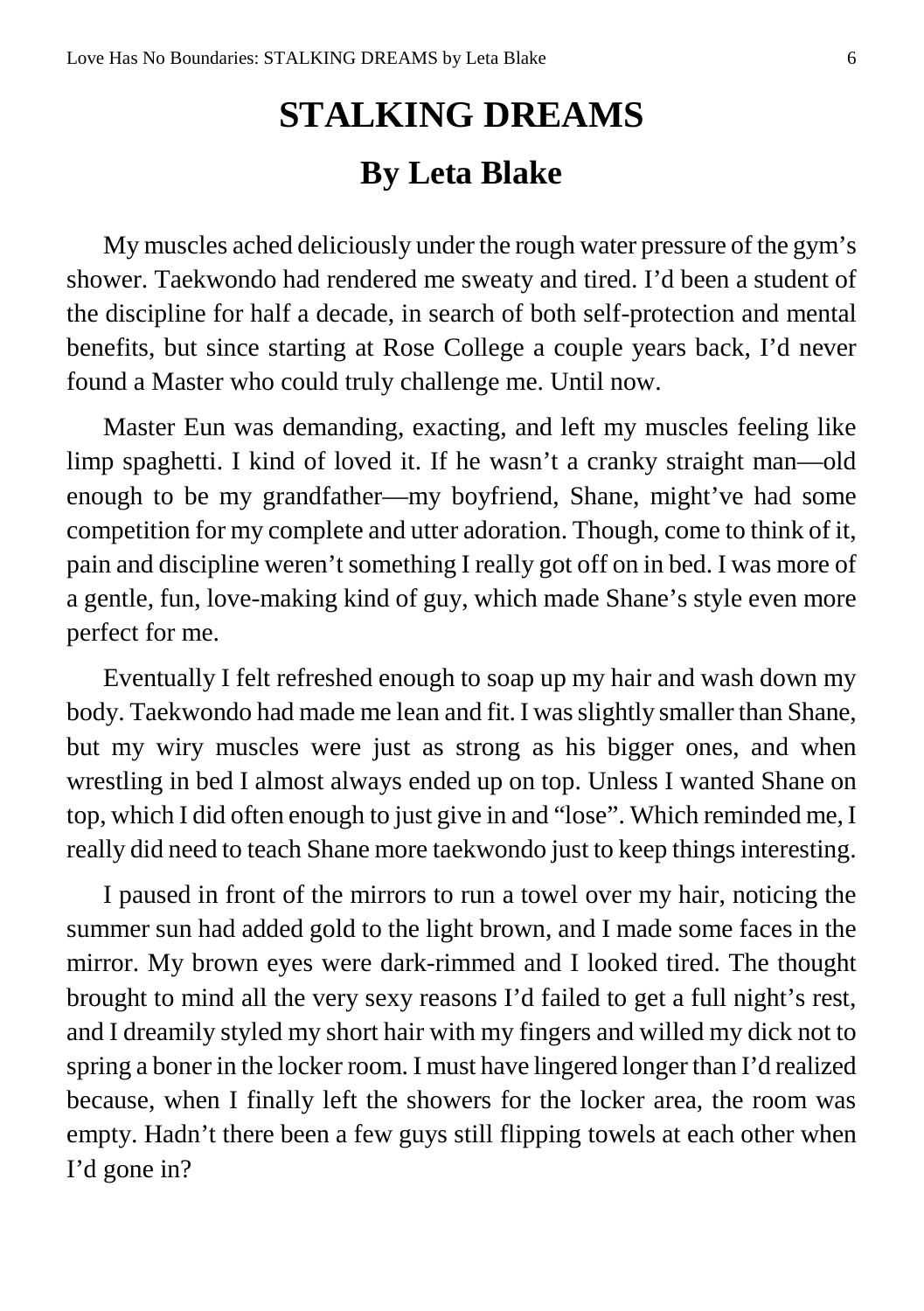Wrapped only in a wet towel, I stood and listened. The drip of water and the hiss of the air conditioner broke the silence, but otherwise it was entirely still. A feeling of foreboding settled into my bones, like the music of a horror film warning me that something was amiss. I cleared my throat and told myself it was nothing, but even so, I couldn't resist calling out softly, "Hello? Max?"

Max always waited for me before leaving since we took the same route. His *fiancée* rented a small attic apartment across the street from Shane's house, and while I wouldn't have called us good friends, we were something like pals. It seemed unlike him to leave without letting me know.

*Not that you know him well,* my ever-suspicious mind told me.

*I know him well enough*, I told it back.

Trust. It was something I was working on, and trusting Max as a new friend hadn't been too hard. I was getting better at realizing not everyone was a psycho. So, I was surprised he'd left without me. Surprised enough that sweat prickled on my forehead, a sure sign of an impending panic attack. Stupid PTSD. I took some deep, slow breaths.

*It isn't a big deal*. *Nothing's wrong*.

I whipped the towel from around my waist and threw it in the receptacle. A noise from the back of the locker room caught my attention, and I swung around. Maybe Max was still here after all? I saw no one, but I noticed the combination lock on one of the lockers swayed as though it had just been brushed. The hair on the back of my neck rose and my breath came fast and shallow. I whirled around again, catching a glimpse of a dark jacket disappearing around the corner.

"Hello?" I called. Spots swirled in my vision and my mouth went dry. My heart pounded. I went cold all over. "Is someone there?"

The air conditioner kicked off and I strained my ears in the new silence, but only heard the dripping water and the buzz of the fluorescent lights.

*You're imagining things,* I sternly told my PTSD.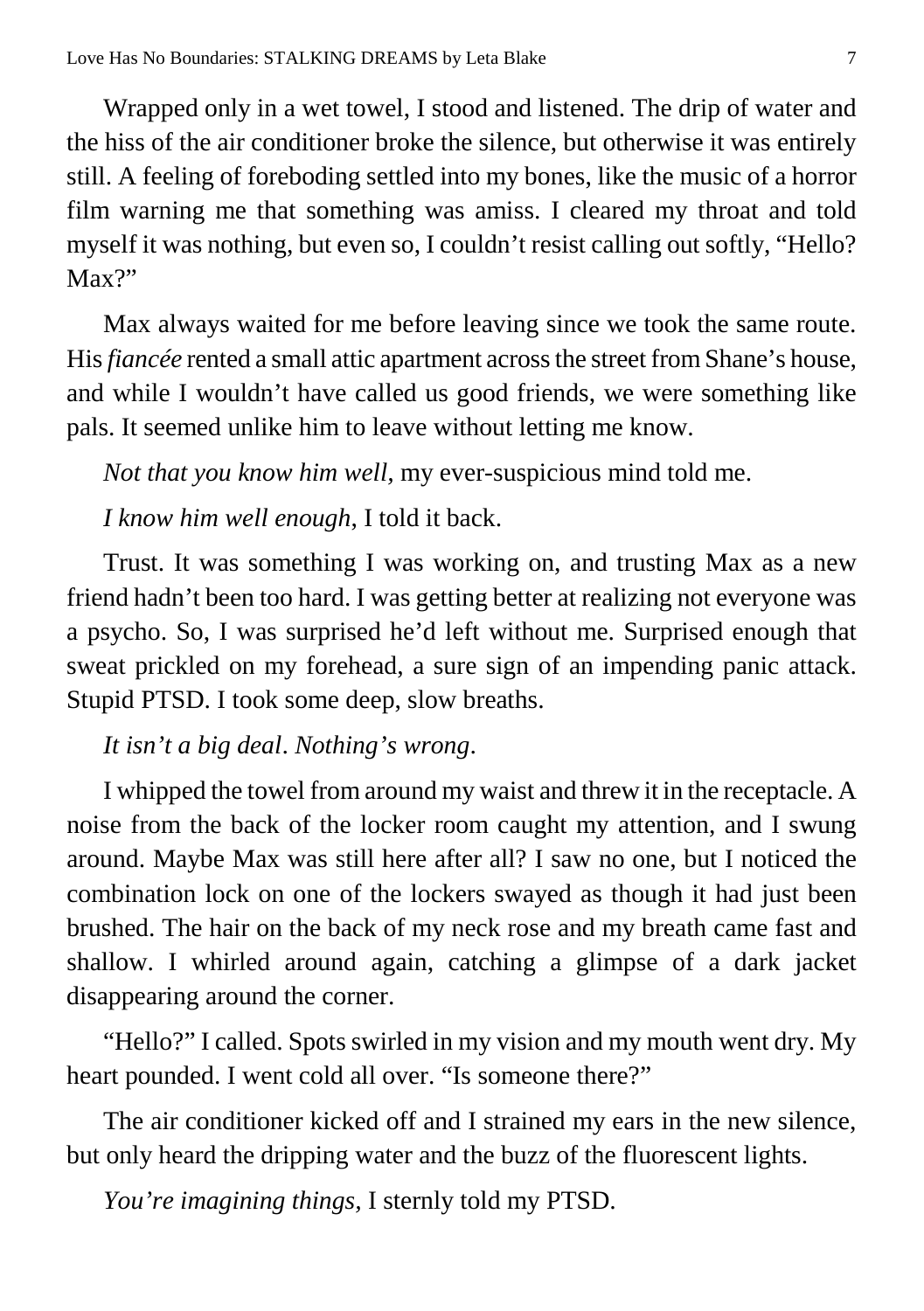*Fuck you,* it told me back.

The low creak of a door closing, the snick of the latch catching, and then the squeak of tennis shoes against linoleum forced the air out of my lungs, and I went dizzy as adrenaline zipped icily through my veins.

"Who's there?"

No one answered and rage filled in the hollow center of my fear. I didn't want to feel this way. *Fuck* the asshole who'd triggered the panic attack slicing through my consciousness, tightening around my chest like a band. Fuck him.

*Calm down. It's probably someone with ear buds.*

*Only assholes wear ear buds in the locker room*, my irrational rage screamed.

I waited but there was no other sound. Angry and eager to get the hell out of there before I freaked myself out even more and ended up passing out from hyperventilation, I jerked open my locker to get my clothes on. My heart lurched into my throat and a silent scream froze in my throat.

The inside was covered in black and white photographs of me and Shane, photos obviously taken by someone who'd been following us. Cut in the shapes of hearts, every last one featured brutal alterations drawn in bright red marker. Shane's throat slit with blood dripping to the ground or Shane's gut sliced open and intestines spilling out.

#### *He found me!*

I looked down at my naked body, my cock and balls shrunken tight against me from cold and fear. My gorge came up and I somehow grabbed my track shorts and T-shirt, pulling them on as I scrambled to get my bag and house keys and stumble away from the locker. Then someone coughed.

I peeked around the corner of the locker.

There stood a hooded man in black blocking the exit. His left hand was loose at his side, but in his right was a knife.

*It's time.*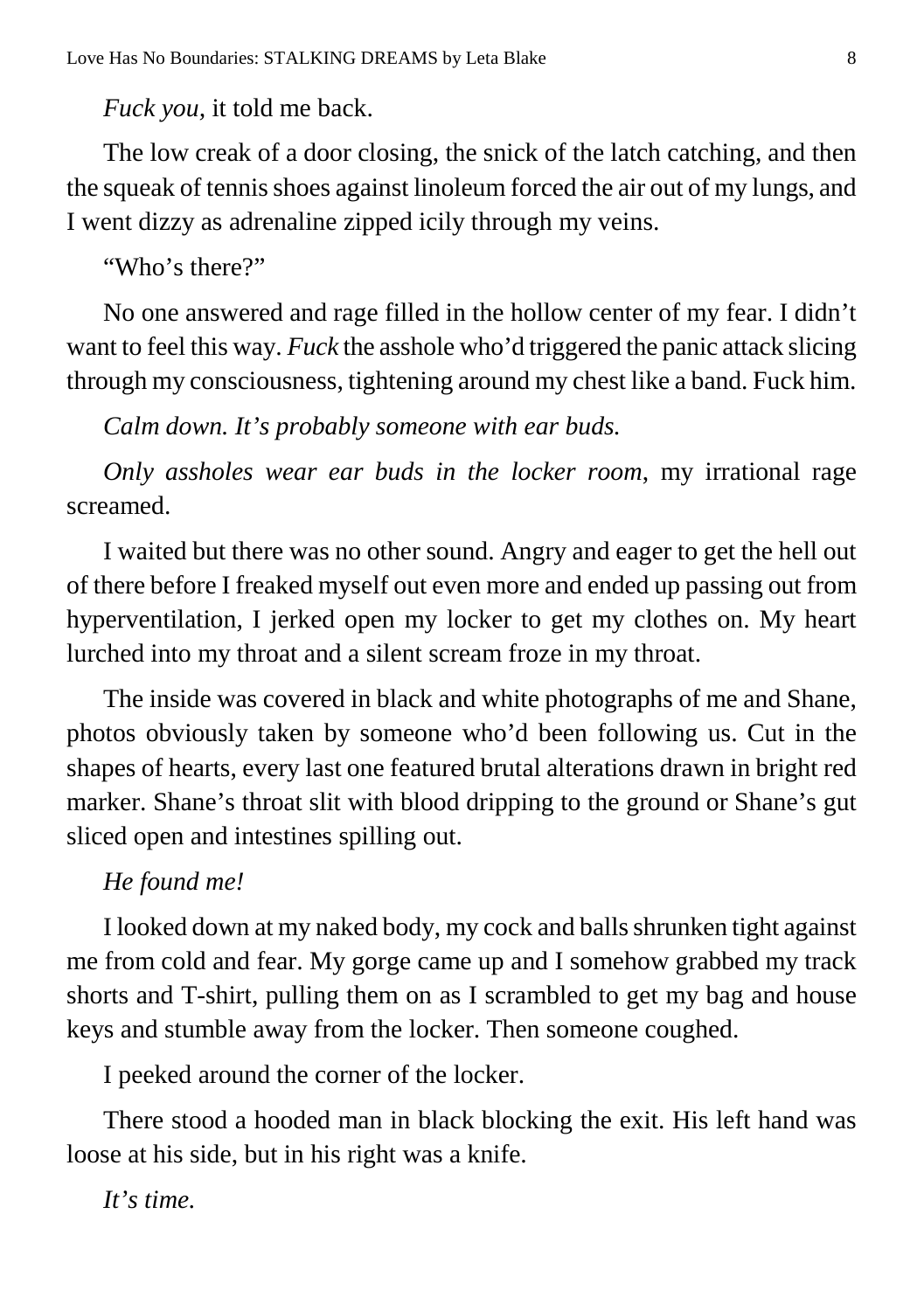How many notes had my stalker sent me saying I'd know when it was time? How many text messages from untraceable phones? He'd found me. There was no turning back now. My heart raced, my mind whirled, and colored dots obscured my vision. I sucked in a breath, trying to stay calm. I was a second-degree black belt, I reminded myself. I could fight him. I could take him.

In my mind's eye, I leaped around the lockers and landed solid strikes that sent the man reeling and the knife flying. But all of my training told me to first seek another way out. I slowly, carefully, moved to the opposite end of the lockers. I looked both ways. Public spaces required at least two exits, didn't they? Weren't there fire regulations? I made a move toward the back of the locker room.

*But what if there isn't another exit? You'll die huddled on the ground, baby boy, awash in your own blood.* 

*Shut up,* I told myself. *And don't spit his creepy bullshit at me. I can take him.*

*You can't.*

"Show me," I heard and felt the heat of breath against my neck. I didn't turn around. I screamed and scrambled over benches, lunging for the front exit. Impossibly, he was there too. I whirled around to check my vulnerable back, but there was no one behind me at all. There was only the hooded man by the door, his knife shining in his pale fingers.

*So here we are.* 

After notes and gifts, threats and violence, after slashed car tires, broken windows, poisoned bird seed in our feeder and a yard full of dead birds, after death threats, rape threats, long violent passages about the things he'd do to my body, after emails, texts, valentines full of vitriol, after evil that seeped into me and filled me with fear and ruined years of my life, after the three years of hell he'd put me through—I'd left everything. I'd turned my back on *everyone* to get away from him, moving six hours from home to keep my family safe. I'd given up everything.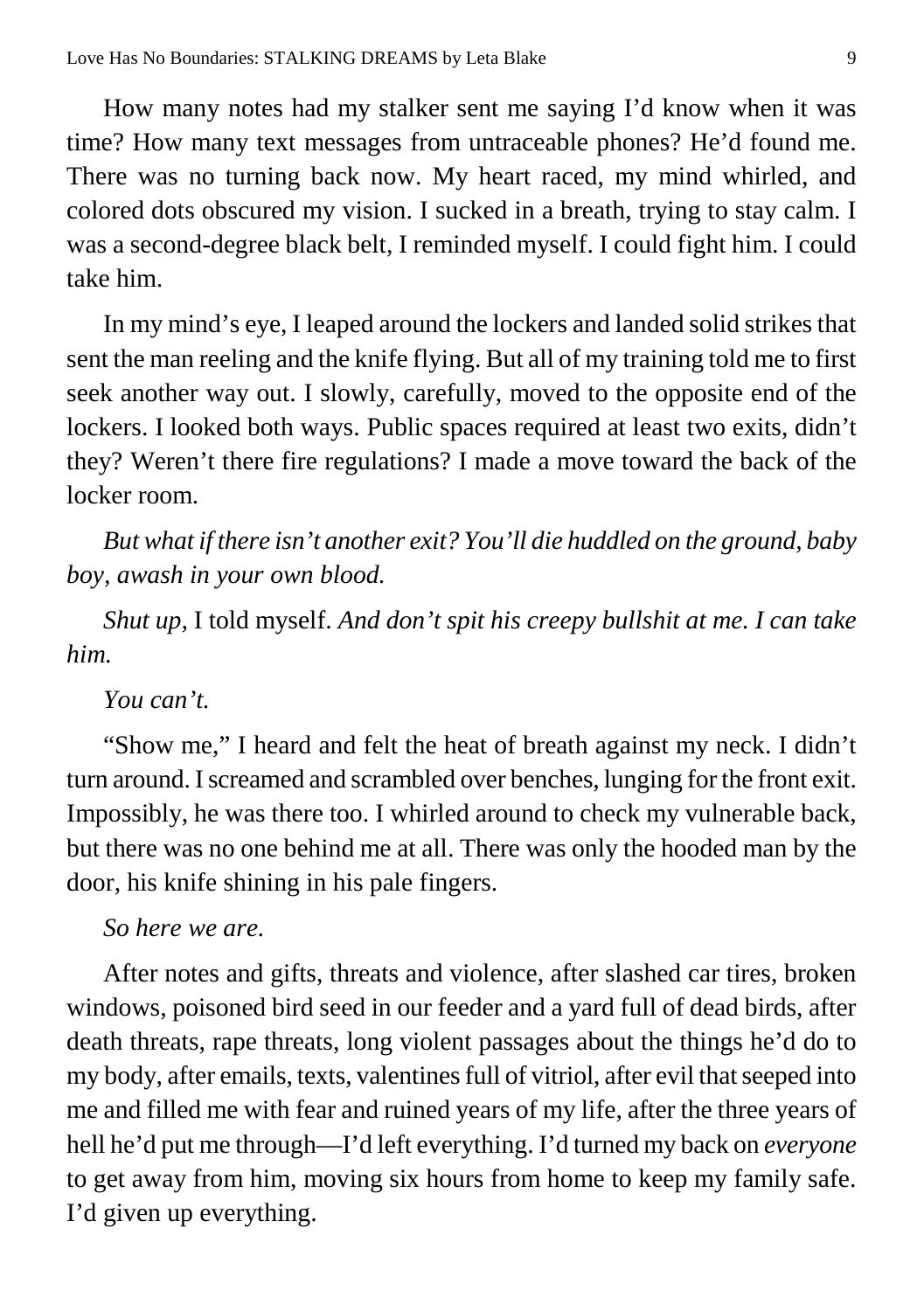And now here we were.

*Finally.*

"I'm not afraid of you," I said, my voice shaking with every word. I moved into a fight stance and waited for him to make the first move. Another noise from behind me forced me to break eye contact and check my back. Again there was no one. I swung front again, crouching and ready.

My heart stopped at what I saw.

He held Shane—*my* Shane—by the neck, the knife pressed tight against his jugular.

"Shane, stay still," I whispered, my throat tight and tears stinging my eyes. A rivulet of blood ran down Shane's throat and his eyes bugged. Adrenaline like I'd never known nearly blew my head off, and I felt as though I might levitate from the rush of pure fear. "Please, you don't have to hurt him. I'll do whatever you want," I said. "I won't fight you. I'll leave with you. I'll go now. Please—just let him go."

Shane struggled and the hooded man subdued him with a flick of the knife. I flinched as more blood cascaded down Shane's neck and his terrified yelp echoed in the locker room.

"Please," I said again. "I'll do anything. I love him."

The man's grip tightened and my heart lurched. I'd said the wrong thing. Shane seemed to know it, too, his eyes going bright with terror.

"I love you, too," Shane whispered.

And it happened as though in slow motion. Blood spurted from Shane's neck, soaking me, splashing hot on my face, and I screamed, falling to my knees. Helpless, overwhelming grief and horror tore through me as he tossed Shane's body aside and advanced on me. I knelt in Shane's blood, still screaming. I lifted my arms out and closed my eyes, waiting for the knife—

"River, wake up! It's a dream. C'mon, shh, it's a dream. It's okay. You're here with me."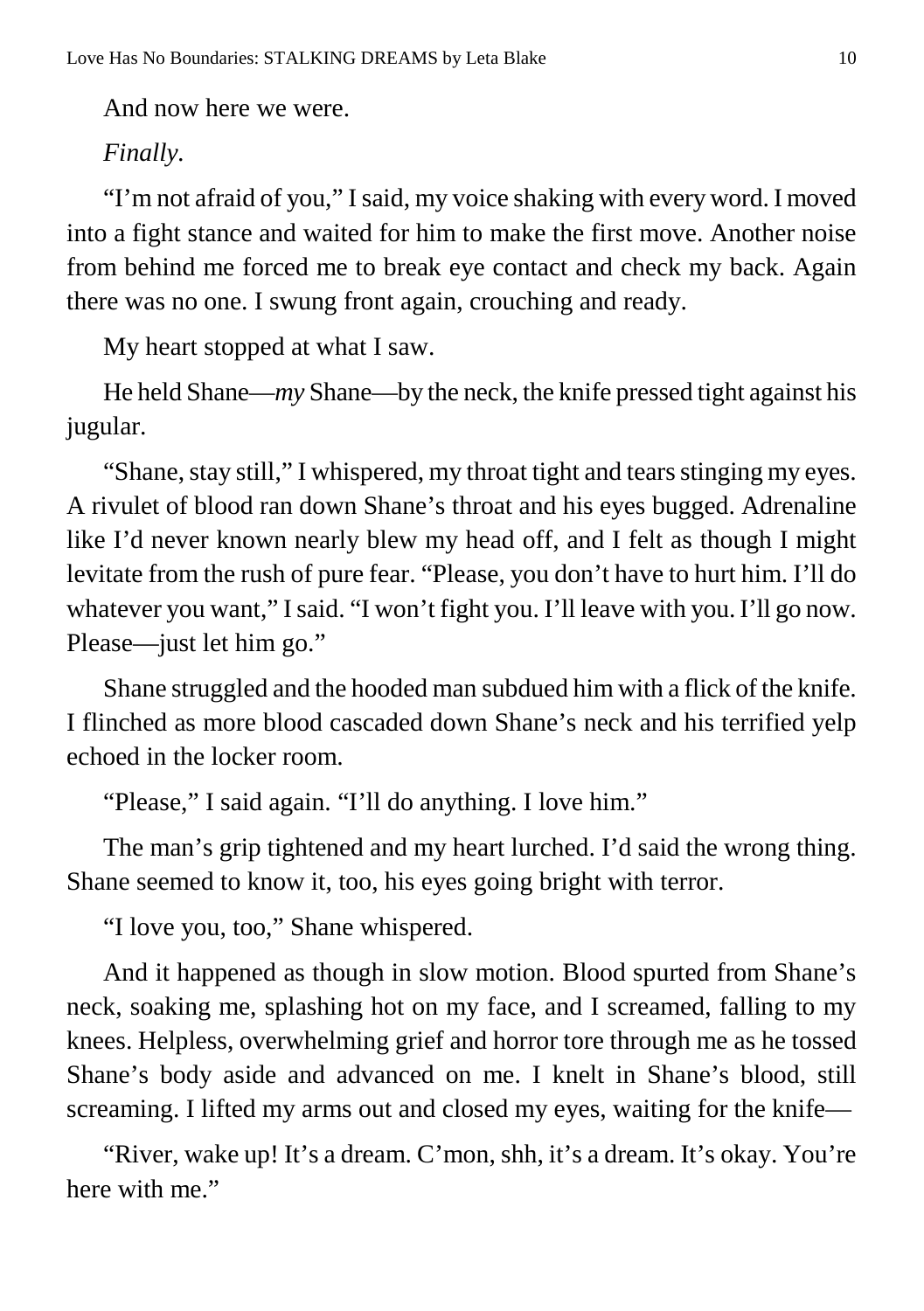I blinked in the semi-darkness of Shane's room, sitting straight up in bed, sweat pouring off me. I couldn't stop screaming. I'd just seen Shane die in front of my eyes. His arms around me, holding me as I thrashed and fought, and his voice in my ear were nothing compared to the reality of that moment when the stranger who'd hunted and stalked me for so long had slit the throat of the man I loved.

"No!" I covered my eyes, trying to block out the images.

"River," Shane said, and this time his voice was stern, almost angry. I wasn't sure I'd ever heard Shane sound angry before—not with me anyway. "It's a dream. Wake up."

I pressed a hand to my mouth to keep the horror in, and my scream lowered to a soft wail.

"That's it," Shane said, his voice soothing again. "Wake up, Riv."

The door to our room burst open and our housemate, Mike, charged in with a baseball bat, his hair askew, and his underwear low on his hips. The wildness in his eyes finally convinced my still traumatized mind to fully wake, and my wail shut off like a valve.

"What the hell?" he said. "What's going on in here, Gross?"

"Bad dream," Shane explained, rubbing my bare back. "Sorry. Go back to bed."

Mike stared at me until I nodded. "Jesus," he muttered. "Scared the shit out of me."

"Sorry," I whispered.

"You going to be all right?"

"Yeah. I'm awake now so, yeah."

Mike scrubbed a hand in his hair, yawned, and then said, "Okay, well, that must have been a shitty dream, man. I've never heard anyone scream like that."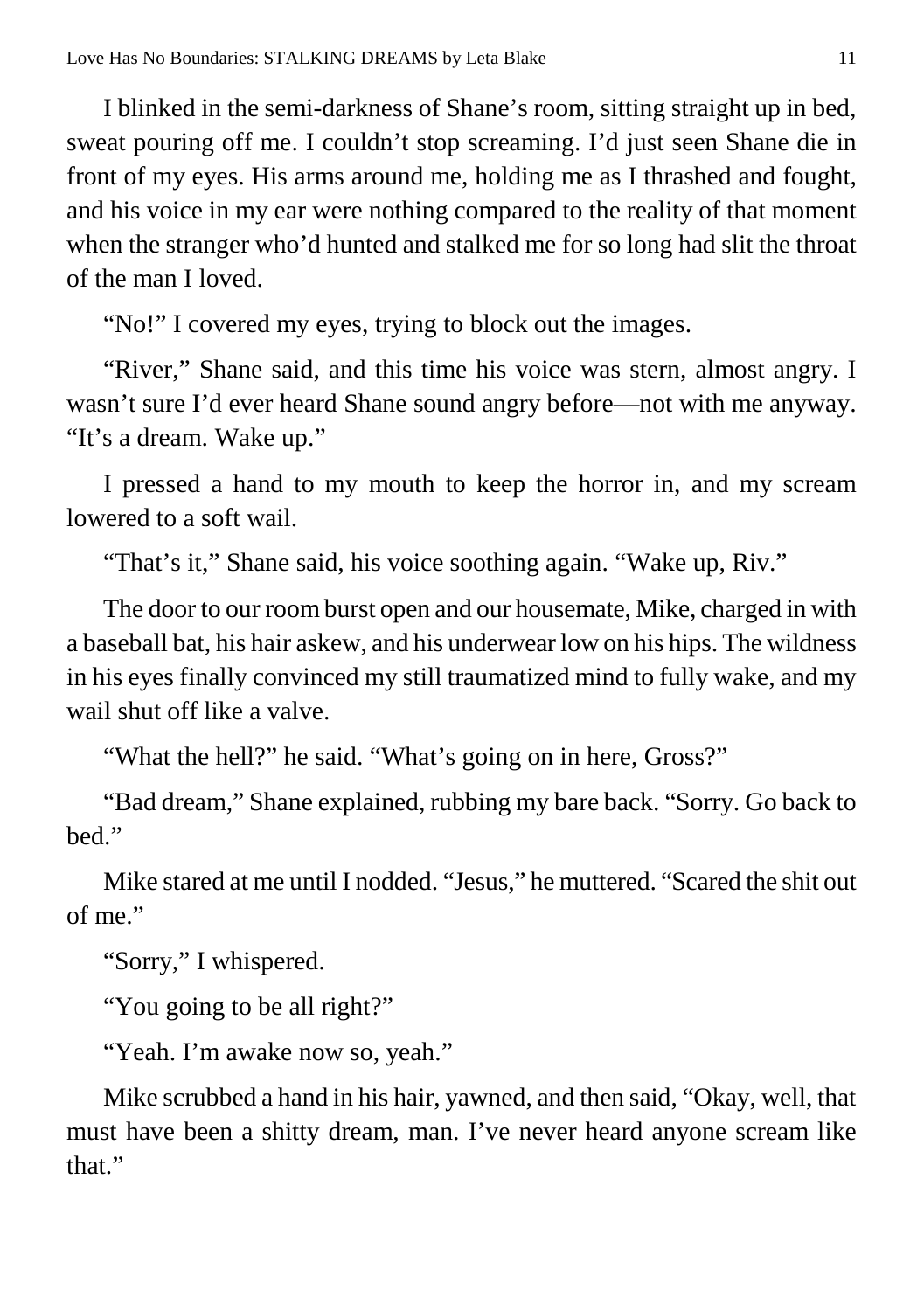My throat closed up a little and I nodded. I wanted to say more, but couldn't.

"It's fine, Ghast," Shane said, invoking Mike's nickname softly.

"Got it. Well, if you need anything—"

"Actually," I said, knowing that I was asking for something a little unusual, but also thinking that it would definitely help me calm down, or at least fill up the space in my head currently occupied with silent screaming. "Could you maybe play that song you keep doing lately?"

"Knew you liked that one," Mike said, rubbing a hand over his eyes.

"Yeah"

"Voice will be scratchy, but sure, buddy." Mike yawned and nodded. Then he left the room without another word, leaving our door open.

Shane kept on rubbing my back, and I sat in the bed with my knees up, staring down at the pattern of my boxer briefs in the dim light from the everglowing laptop screen. Shane said nothing, letting me get it together, and shortly the sound of Mike's fingers picking out the opening guitar riffsof the song I'd requested drifted down the hall from his room.

He was right. His voice was scratchy and sleep-laden, but the song was still soothing. I took a deep shuddering breath. I leaned against Shane and let him pull me down next to him. Shane wrapped his leg around my waist and dragged me as close to him as possible. I felt protected and safe in his arms, as we both listened to the song until it was over. The silence following was broken only by the thump of Mike setting his guitar down and calling out, "Now go to sleep, fuckheads."

However I was wide awake and the thought of dropping back into another dream of Shane's throat being slit wasn't something I could handle.

I thought Shane had fallen asleep and was trying to figure out how to extricate myself from his grip so I could go take a piss, when he spoke.

"It's about the wedding, isn't it? You're dreaming about him because Reed asked you to come home for it."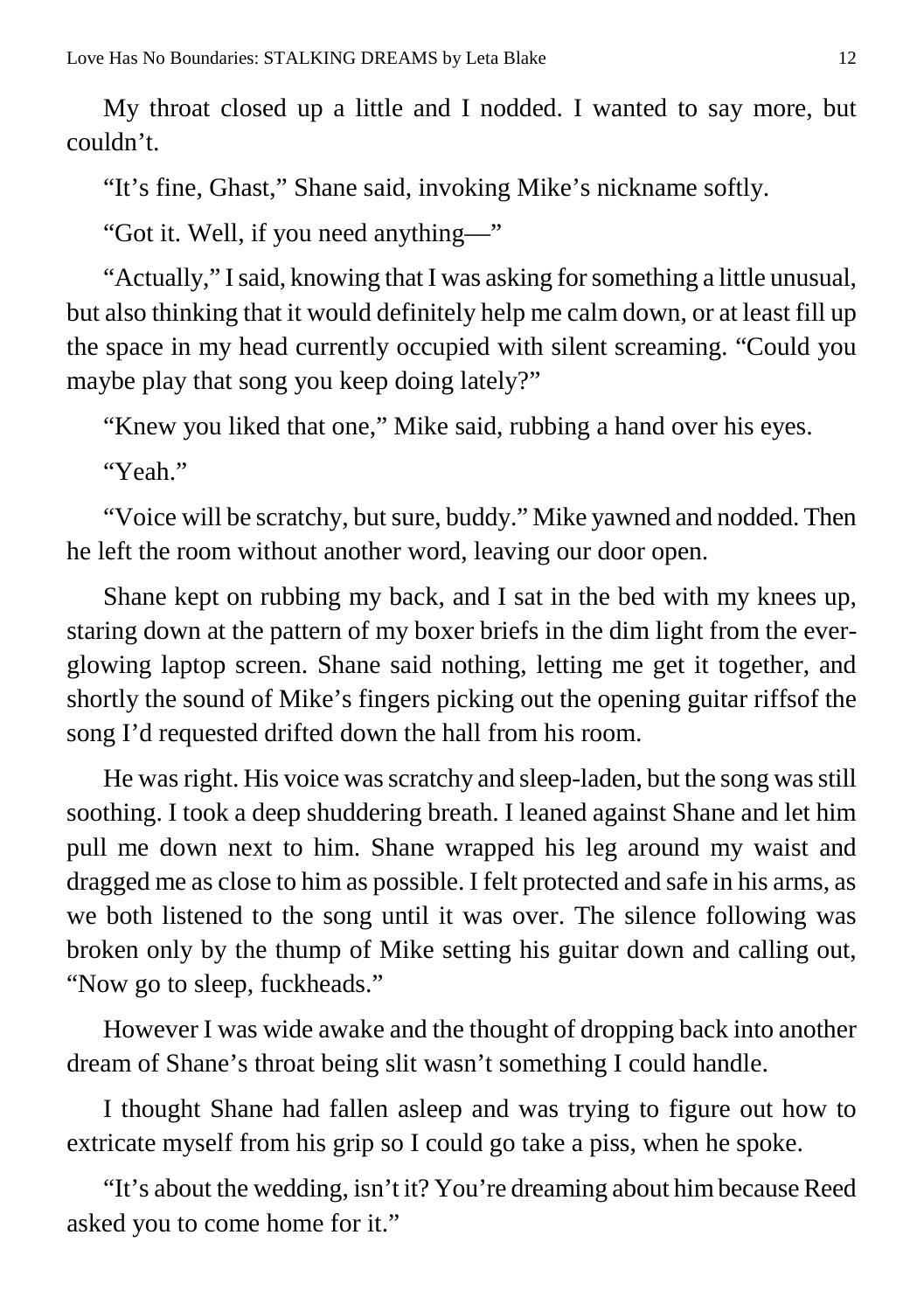"I said I would," I replied, irritably. "And I will. It was just a shitty dream."

"Okay," Shane said, but I could tell he didn't believe me. He was letting me be stubborn because he was always kind to me that way.

I sighed and squirmed out from under his leg and arm. Of *course* it was about going home.

Home to my stalker.

\*\*\*\*

#### *Sixteen hours earlier*

"Hey Gross," Mike called from where he'd set up his project in the shade under the sycamore tree. "You going to plant some of those cherry tomatoes I  $like$ ?"

"Yep, Ghastly," Shane answered. "Already planted two."

I shook my head and grinned at the nicknames. Gross and Ghastly, former frat brothers, roommates, and best friends. I didn't entirely understand their relationship, but I really didn't have to and I truly liked Mike, even if he was a weirdo.

"Good, man, good." Mike let out one of the massive farts which had earned his nickname back when Shane had actually shared a small room in the frat house with him. Shane told me that he'd become immune to Mike's gas, which was good, or else he'd have been forced to murder his best friend in his stinky sleep.

I'd become pretty immune to them, too, since I'd moved in with Shane and Mike for the summer. Ostensibly the move had been to cut out the expense of staying in a dorm room between semesters, but I was pretty sure Shane's offer and my immediate acceptance had a lot more to do with all the smoking-hot sex. Of which, I admit, I really couldn't get enough.

But, beyond that, there was genuine and real love between us. I felt it every time Shane looked my way with his warm, blue eyes, and every time his lips curved into his beautiful smile. The cherry on the Shane-is-awesome sundae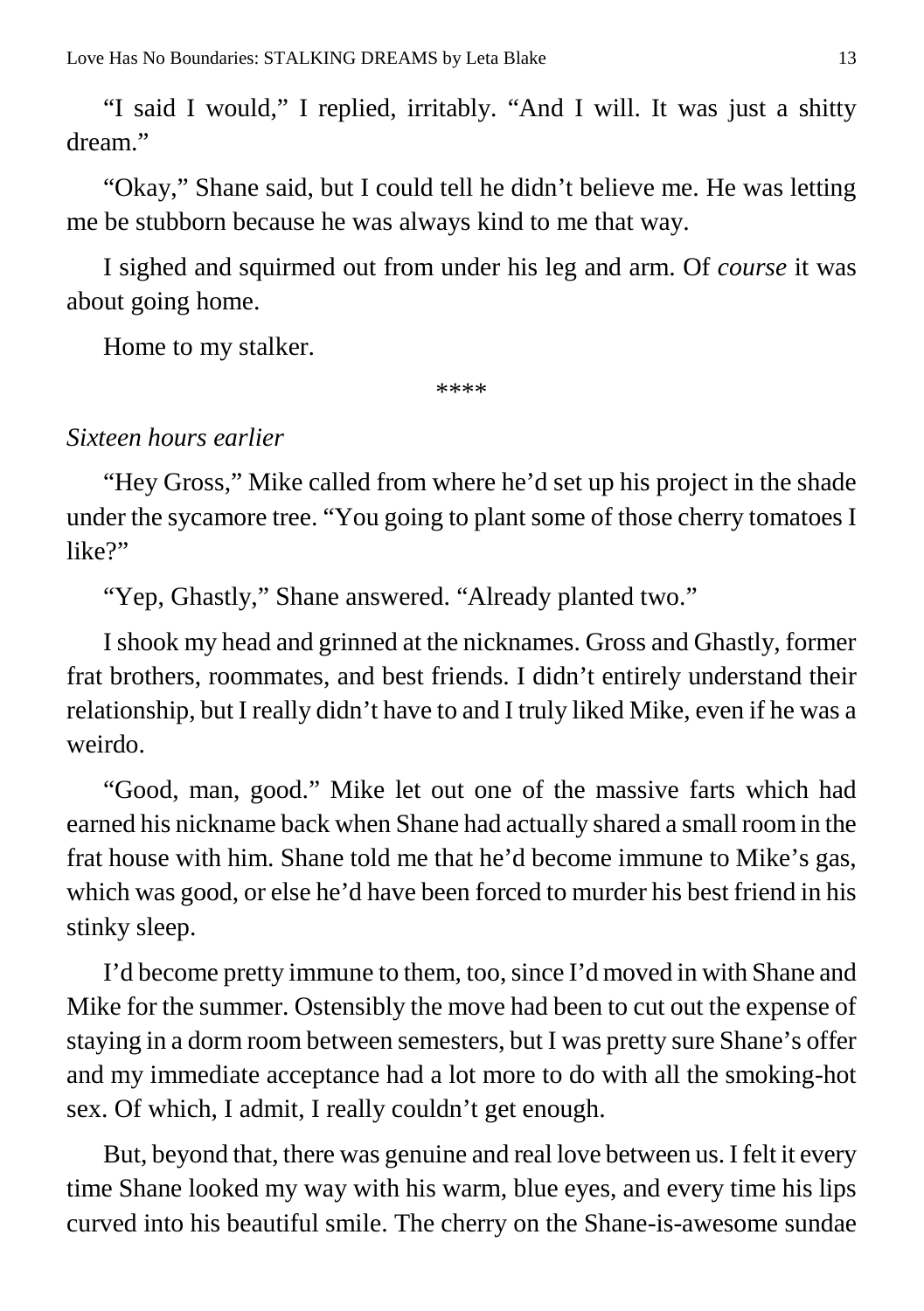was that I hadn't had a single incident of PTSD-related hyper-vigilance since moving in with him. I felt more like my real self than I had since before my stalker started making my life hell almost six years ago.

Mike joked that Shane and I were playing house. We were the parents, and he and Delphie Ann were the bratty kids—and while I laughed when he said it, he wasn't too far from the truth. Today was a perfect example. We were all out in the backyard working on a kind-of-late garden. Or rather, Shane and I were. Delphie Ann was running around in spazzy doggie circles, excited that we were all home and in her territory. And Mike was hot-gluing rocks to Papiermâché, futilely attempting to construct a river-rock-studded replica of the Millennium Falcon to go with his beer-can Death Star.

Shane and I'd both suggested that using beer cans for this project would probably work better for him, but Mike had just waved his hand dismissively saying, "When river rocks call you to make a Millennium Falcon, you make a Millennium Falcon out of river rocks, got it?"

Not really, but I didn't usually argue with Mike's harmless insanity. He'd never listen anyway.

Meanwhile, Shane and I wore dirty shorts and T-shirts, working our asses off to put in a garden. Though it was likely I'd spent more time enjoying the view of Shane's ass as he knelt on the ground, digging holes for the small plants we'd picked up from the nursery, than I had actually working.

His dark blond hair glistened in the sun and his blue eyes reflected the light like sparkling mirrors. I kind of adored him and his face. And his arms. And his thighs. And his smile—God, his smile! Big and wide like Texas or some other vast sunny land! And his hands! Oh, the size and shape of them were amazing, and they were capable of doing so many nice things. With the sweat glistening on his forehead, and his forearms flexing with each shove of the trowel, I considered taking him into the house for a little snack of my cock and ass, because our morning orgasms seemed far too long ago.

I brushed sweat out of my eyes and bent down to the job of straightening the railroad ties around the edges of the big square area we'd cleared with the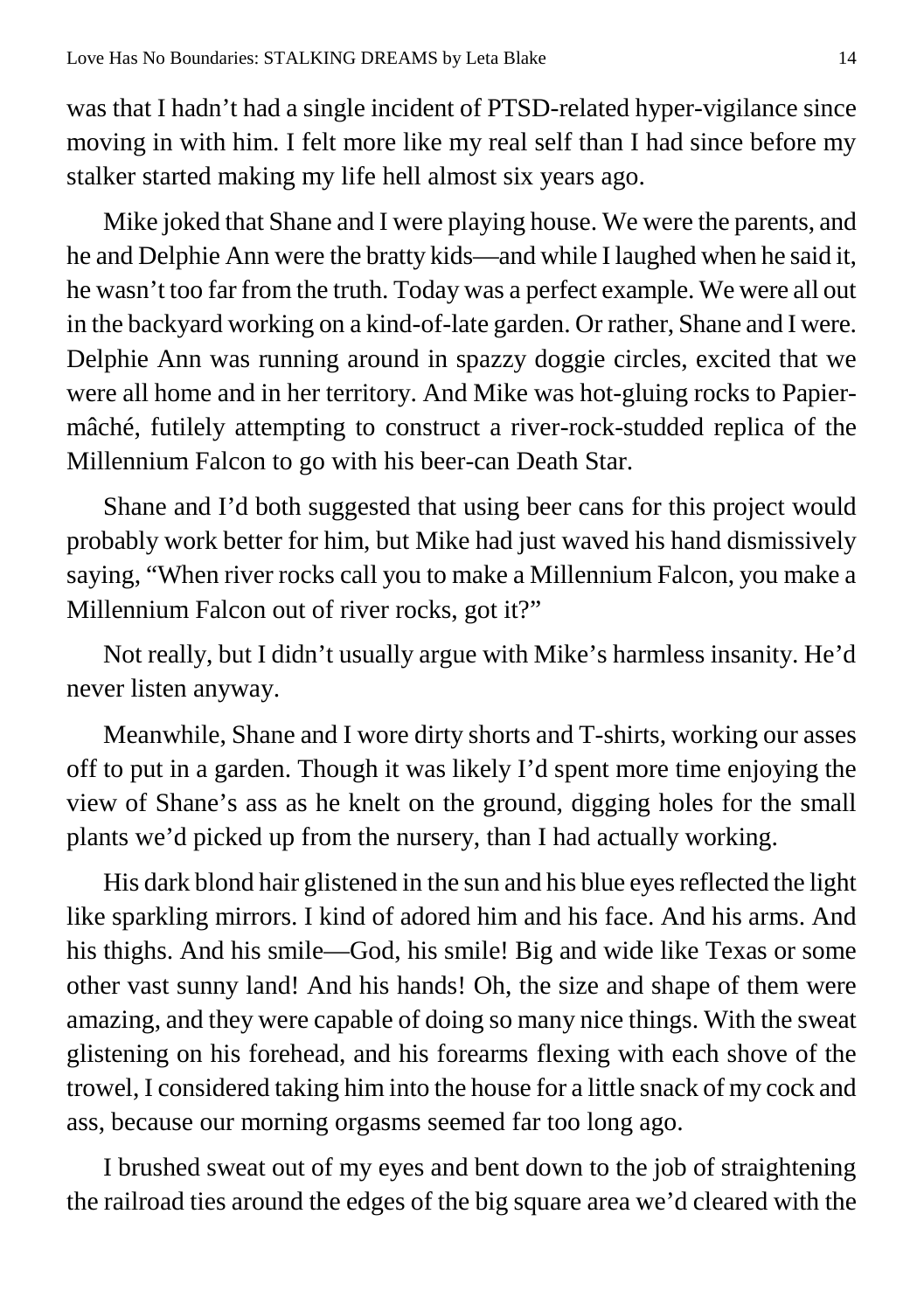help of a neighbor's tiller. I glanced toward Delphie, rolling on her back gleefully in the sunshine. "We'll need to add a few layers of that chicken wire I got, so she doesn't get in the garden. Otherwise, all our efforts will be solely to make Delphie Ann here a very healthy doggie, which of course we want. But I want some of the veggies too."

Shane grunted, listening to me. This was a joint project I'd concocted in part as a test of our compatibility. If we could overcome all my PTSD issues, it might seem we could manage basically anything together. My dick sure thought so anyway. It highly disapproved of my scheme to further test our compatibility with gardening. It was pretty sure Ishould just keep on testing it with sex.

But my mother had always said that a good relationship was built on three things—respect, friendship, and attraction—and the best way to make sure you had all three in full enough measure was to take on mutual responsibilities for something bigger than yourselves. Delphie was Shane's dog, so there was no true sharing when it came to that, even if I did help him out by feeding her when he was at class, or walking her after he'd left in the morning so he could get some extra shut-eye. No, I decided a garden would be a fantastic thing for us to do together—with the bonus of the fresh vegetables I'd been missing since I left my hippie parents' home two years ago.

"We definitely still have time for cucumbers since we sucked it up and bought plants this year, but next year we really need to start the seeds." I realized what I'd said and bit my lip. Shane and I were boyfriends and exclusively so, we'd worked that out early on, but we'd never talked about the future farther than a month or so ahead. The plan was for me to move back to the dorm in the fall, and I didn't know what he'd make of my assumption that we'd be doing this again a year from now. I glanced over to see his face, but he seemed unconcerned, digging yet another little hole with his trowel.

"When do we start seeds?" he asked.

"February or early March."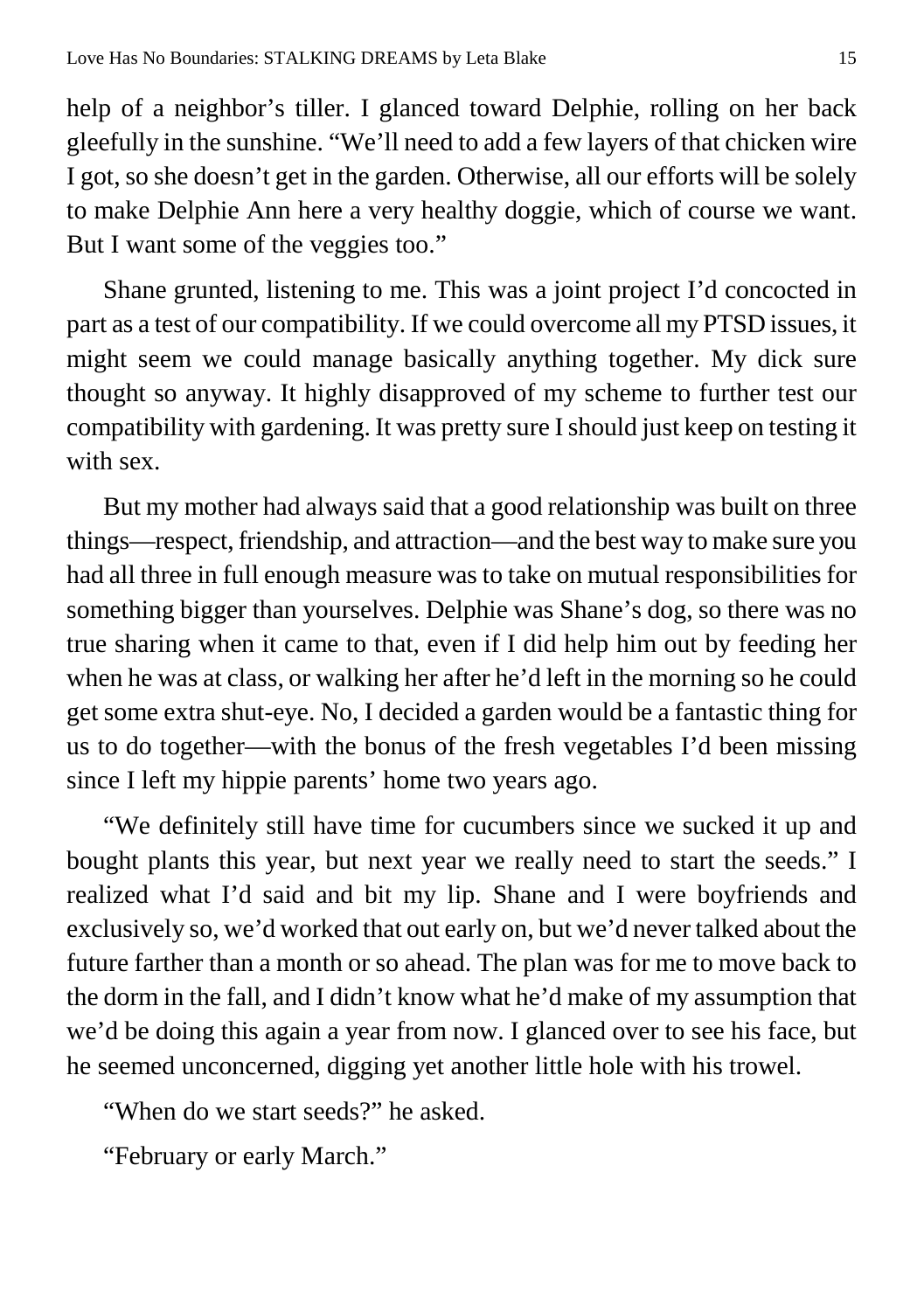"First things first, assholes," Mike said. "Why don't you see if you can even keep the garden going this summer before you start in on next year?"

The idea that maybe Mike was talking about more than the garden crossed my mind, but then again, Mike was never subtle. If he meant me and Shane and not the garden, he would have said so.

"We can handle a garden, can't we, Riv? And even if we can't, it'll be a learning experience, something to grow on, and we can try to get it right next year if we fuck it up."

"Definitely, HP."

The nickname had been inspired from the skinny jeans he wore while TAing for the class my best friend, Hayley, and I'd taken the prior fall. Or more specifically the way his perfect ass had looked in them. Hayley and I had called him T.A. Hottie-pants for months, and when we started dating, I just never stopped. Though, I'd quickly realized Hottie-pants wasn't something I could call him in public, so I'd shortened it to HP.

Most people, even Mike, didn't know the true reference. Sometimes, when Shane and I were being especially moony over each other, Mike would bat his eyes and croon, "Oh, Hewlett-Packard, I love you so much, smoochysmoochy-smoochy!"

Hewlett-Packard. That always made me snort. And no one, not even Hayley, had ever corrected him. And given how obnoxious it is to be around people who were newly in love, I couldn't blame Mike for his very occasional jabs at us.

In the bright sunlight, I skimmed my eyes over the T-shirt stretched tight over Shane's shoulders and chest, down to the loose-fitting track shorts he'd worn pretty much every day since it first got warm. I missed his skinny jeans, but the elastic waist of the track shorts did allow for easy access. I didn't have to work hard to get my mouth around his dick when I wanted to suck him off.

"When a garden gives you dead things, you figure out how to make it give you living things," Shane went on, digging into the dirt with a look of determination. "You don't just give up so easily."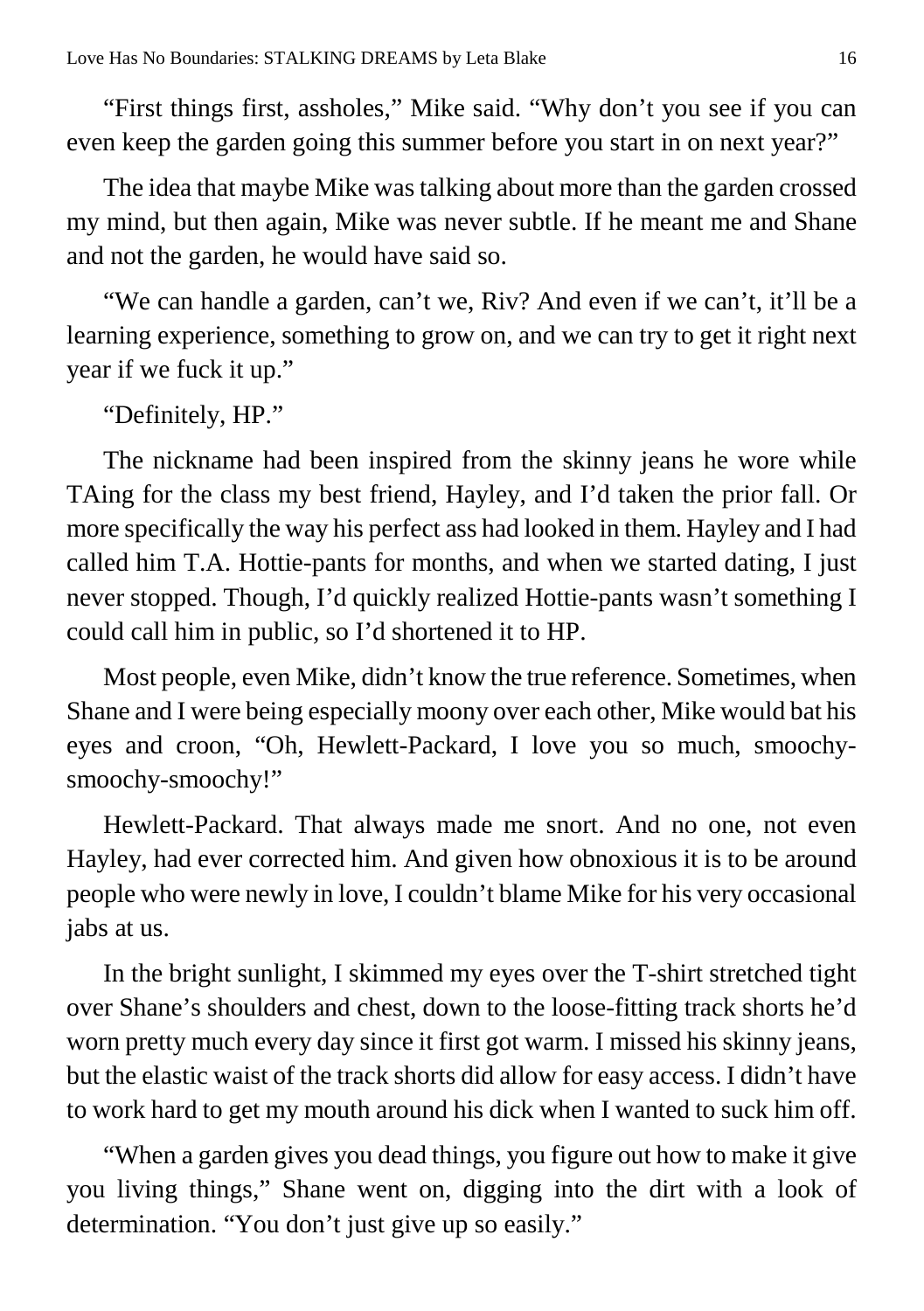I smiled at him and sat back on my heels, wanting to crawl over to him, grab his face, and kiss the hell out of his lovely lips. But Mike was there. It wasn't that we hadn't kissed in front of Mike plenty of times, but the rest of my fantasy involved rolling around in the dirt together, maybe crushing some of the baby plants with our bodies, and ending up with a load of Shane's jizz in my face—and that seemed like it was probably not really something Mike should witness. Or the neighbors. Or Delphie Ann. Really, I needed to get my libido under control, but why should I when Shane was more than eager to share his equally healthy libido with me?

"I like broccoli," Shane volunteered, holding up a baby broccoli plant.

I grinned. "We totally have time for some good broccoli. It even gets a second wind in early fall. It's a true giver once it gets started."

"Like someone else I know," Shane said softly, giving me the eye, and I bit my lip, looking back flirtatiously. Maybe I should suggest we go inside to get some water and a Popsicle. It was kind of hot out and I could think of some fun things to do with a Popsicle.

My phone buzzed. I dusted the dirt off my hands and pulled it out of my pocket, fully expecting it to be Hayley texting me with questions about the gardening soil and organic fertilizer I'd sent her and her latest girlfriend off to Lowes to buy. Hayley was many things—brilliant, feminist, lesbian, matter-offact, honest—but a gardener she was not.

I was wrong. It was my older brother, Reed. He texted me once a month or so, usually to insult me. I loved it.

#### *Dude, ur ugly.*

Just seeing his name and message pop up on the display made me grin so big that Shane asked, teasingly, "Who's that?"

"It's just Reed being his own special self," I said, using my thumbs to quickly type in a response.

*You're adopted.*

*But u'll still be my best man, right?*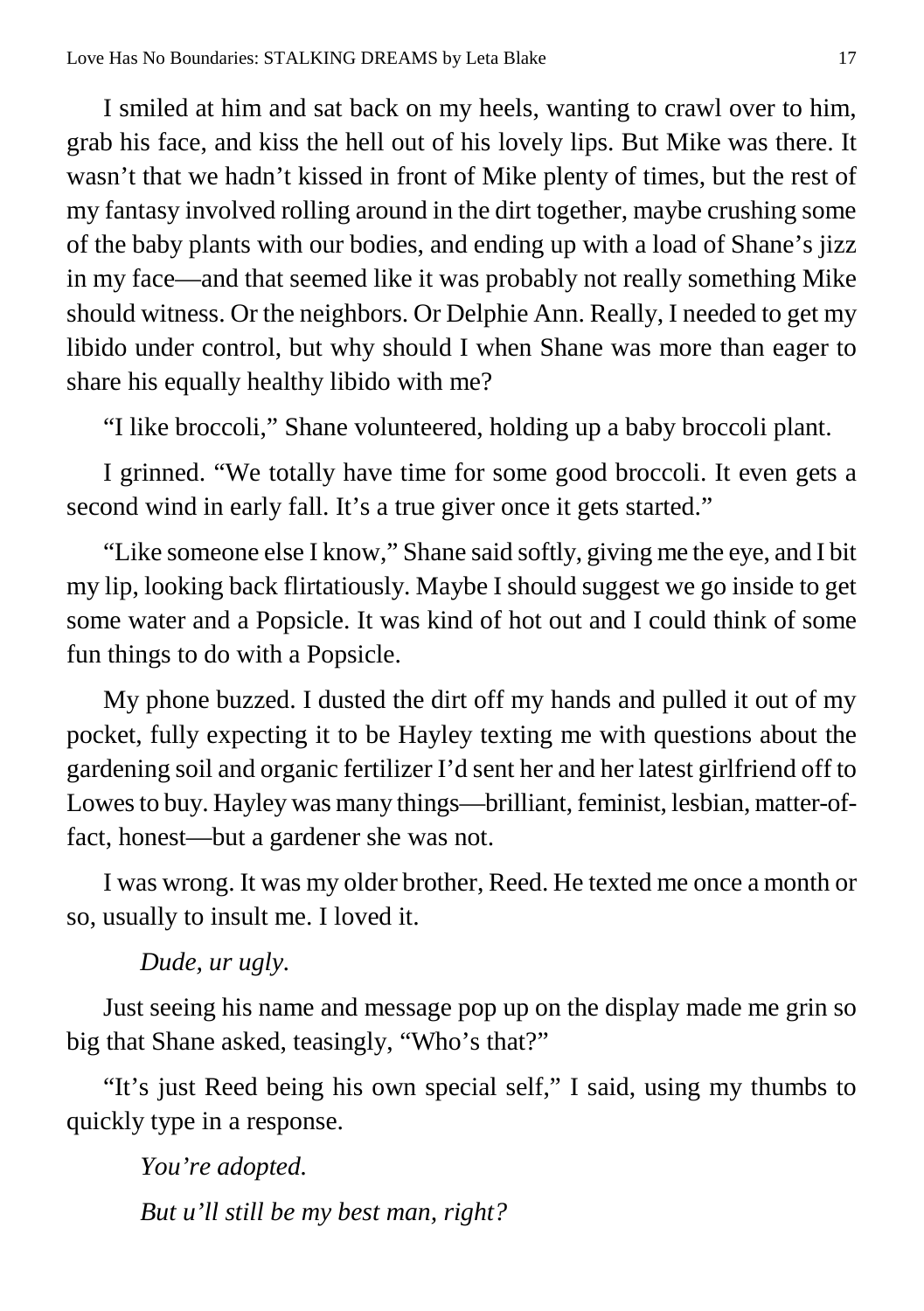*Your what????*

*Getting hitched. Need someone ugly next to me so I look extra good.*

I made a fairly unmanly sound—though Hayley would tell me that was misogynistic to even think that there were sounds that were 'female' or 'male' by nature—and threw my arms up in the air, shouting, "Yes!"

I'd yelled loud enough that Mike turned to look at me and Shane tilted his head obviously eager to know what I was so excited about. I punched the air a few times. "This is so awesome!"

"What is?" Shane said, grinning.

"Hold on, hold on. I'll tell you in a sec."

Delphie interpreted my enthusiasm as a sure indication that I wanted to play. She trotted over and dropped her ball at my feet, performing a play-bow with her tail wagging to and fro. I picked it up and threw it to the other end of the yard, hurriedly replying to Reed when she ran after it.

*Of course! Hell yes! Congrats! Tell Molly I send my love! So excited! So honored you asked!*

*Knew you'd be a girl about it.*

*Does Molly know you're incapable of expressing actual human emotion?*

*Yes.*

*Does she know you're adopted?*

*She knows ur ugly.*

*Does she know you pee sitting down?*

*Does Shane know u ate ur boogers until you were ten?*

*Does Molly know you peed in the bed at summer camp when you were fourteen?*

*She knows u busted ur first nut at same summer camp, while staring at ur counselor (her brother) all snugged in his bed.*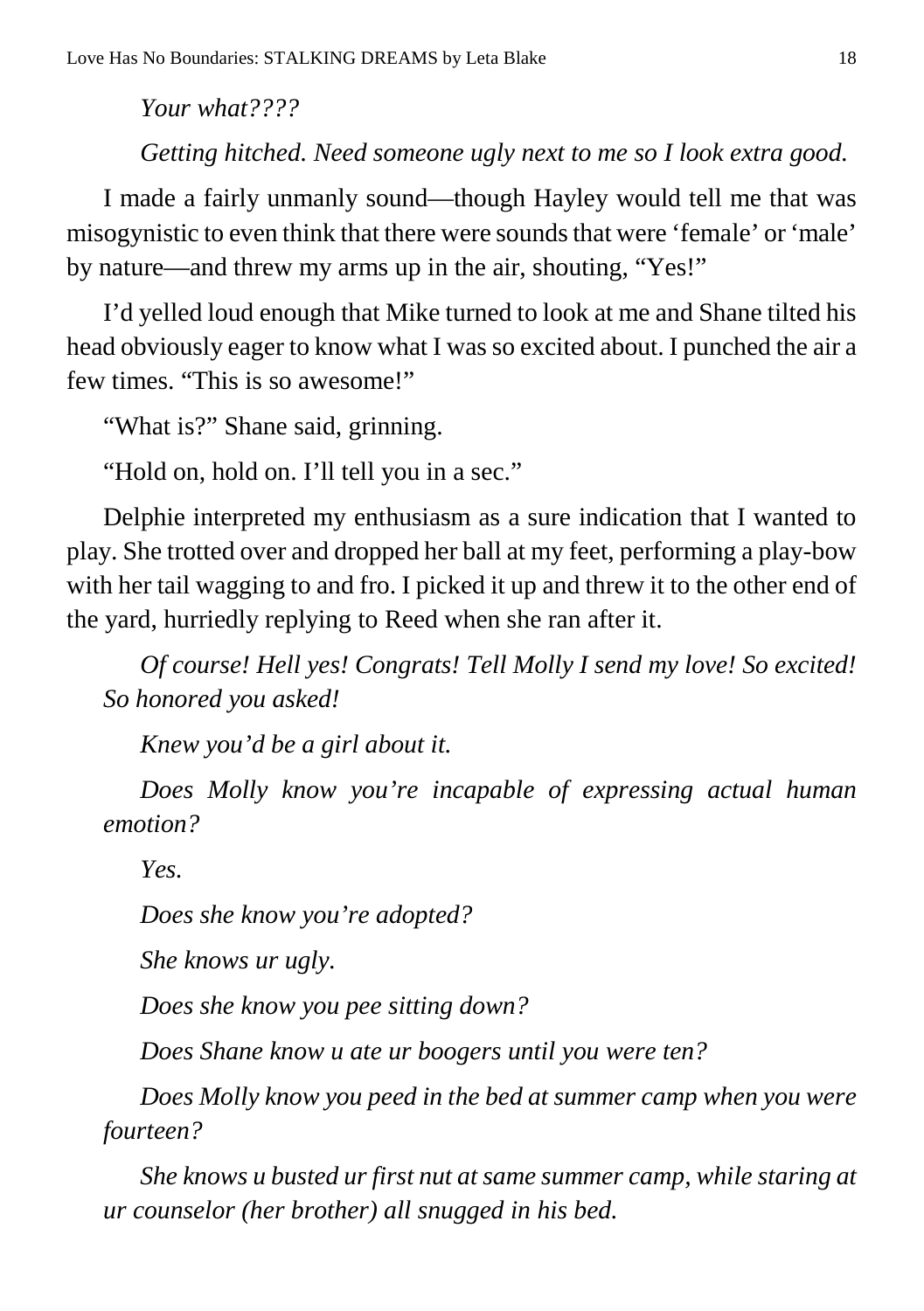*You told her that?*  $N_{O}$ *Good. Don't tell her that. Okay.*

"So? What's up? You look so happy, I can't wait much longer to know," Shane said still grinning. He leaned against the shovel he'd brought out to loosen the dirt even more. "Besides, you're typing so fast your thumbs are going to fall off."

I did a little dance as I said, "He's getting married."

Shane laughed and gave me a high five. "Awesome. Tell him congrats from me."

"And me," Mike called even though he didn't know Reed from Adam.

*Shane and his roommate say congrats.*

*Cool. So, here's the thing. U might not like it.*

*I never like it when anyone says that. From you it's terrifying.*

*Molly wants to get married at home. Back in Sewanee.* 

I didn't know what to say. I stared at the text for a long time and then turned my back on the garden, going to sit on the stoop that led in to the kitchen from the backyard. Shane eyed me from where he knelt with his trowel.

*Ah. Okay. Let me think about that*.

I swallowed hard, the happiness of the previous moments dissolving like the clouds in the sky, becoming all formless, shapeless, panic-laced disappointment. Obviously, I'd have to let Reed know one way or the other, but I was on the verge of tears now, sucker punched by the past I just couldn't seem to shake. I rubbed the heel of my hand over my eyes and cleared my throat, trying to shake it off for now at least by forcing my mind back to the garden.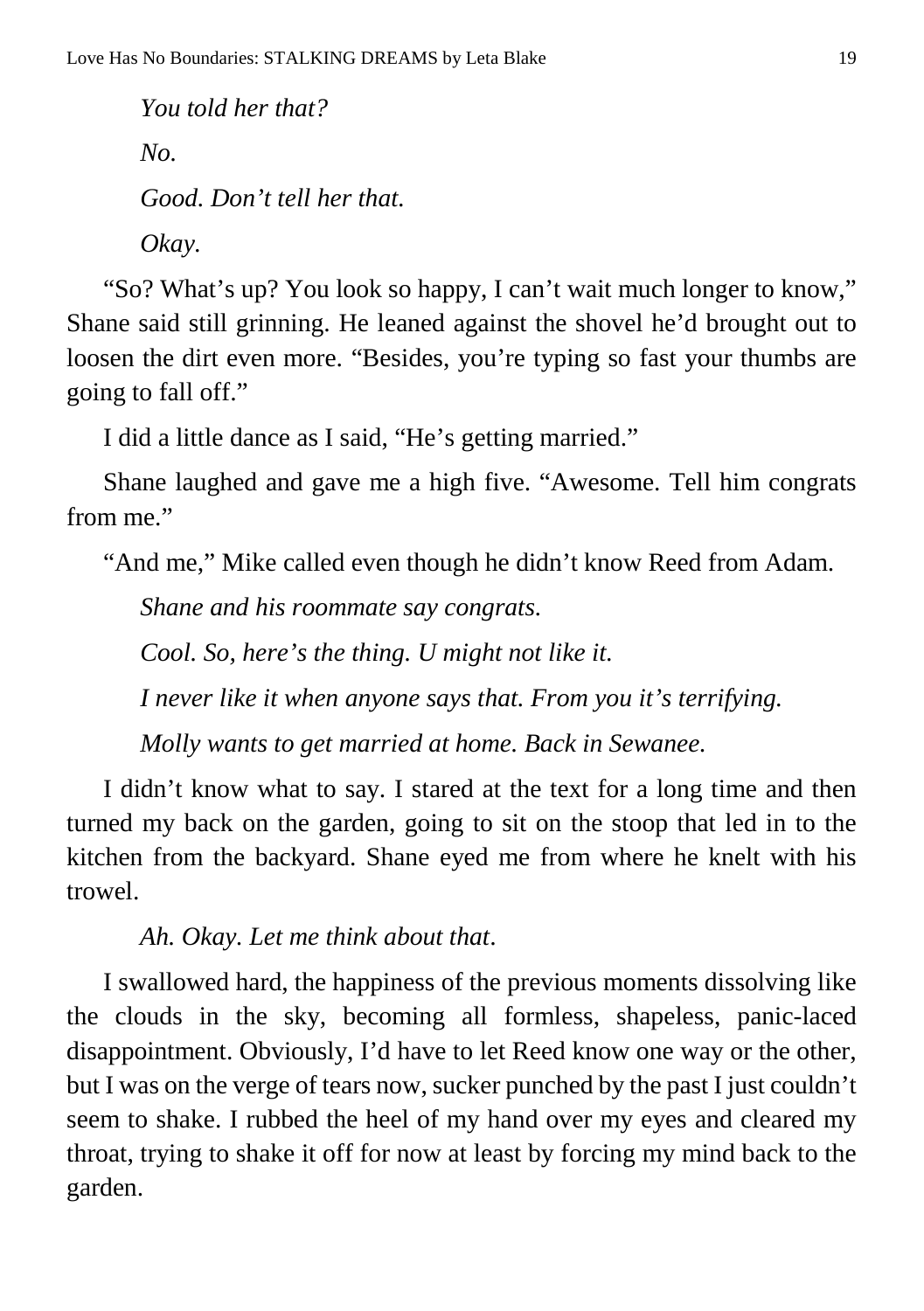"I should call Hayley and have her get a hoe and a rake while she's at Lowes," I said, rubbing sweat out of my eyes, and fending off a wet nose in the ear from Delphie. I took her ball from her mouth and threw it for her, but she didn't leave my side, looking up at me with her big, golden eyes. Great, if Delphie Ann knew something was wrong, then Shane was going to notice too.

Sure enough, after a few more half-hearted digs with the trowel into the tilled earth, Shane threw it aside and strode over to me. "Okay, what's with the mood swing, Riv? I thought you were happy your brother is getting married."

"I am." I swallowed and confessed, "It's just I was a lot happier about it when I thought it'd be in Chicago."

Shane sat down on the stoop next to me, our legs touching. I rubbed mine against his just to feel our leg hairs catch. It was scratchy and distracted me from the mild sense of panic threading through and trying to take hold.

"Because they're both at Northwestern," he said, following my train of thought.

"I mean, not that I really ever thought *that* much about Reed and Molly getting married, but I'd just assumed they would one day and that it'd be easier for them to plan a wedding there."

"I understand that. But what? It's going to be somewhere else?"

"Home. It's going to be at home." I ducked my head down to my knees, curling in on myself. Delphie snuffled my ear and neck until I reached out to pat her head reassuringly. Shane did the same to me, his hot palm resting on the nape of my neck and squeezing.

"So you think he's still there?"

"Beats the hell outta me. If I'd known for even a second where—or who my stalker was…" I trailed off because the wet sound of my voice and the anger mixed in wasn't for Shane. I didn't want to take it out on him. I sighed, sat up straighter dislodging his hand, and rubbed my face.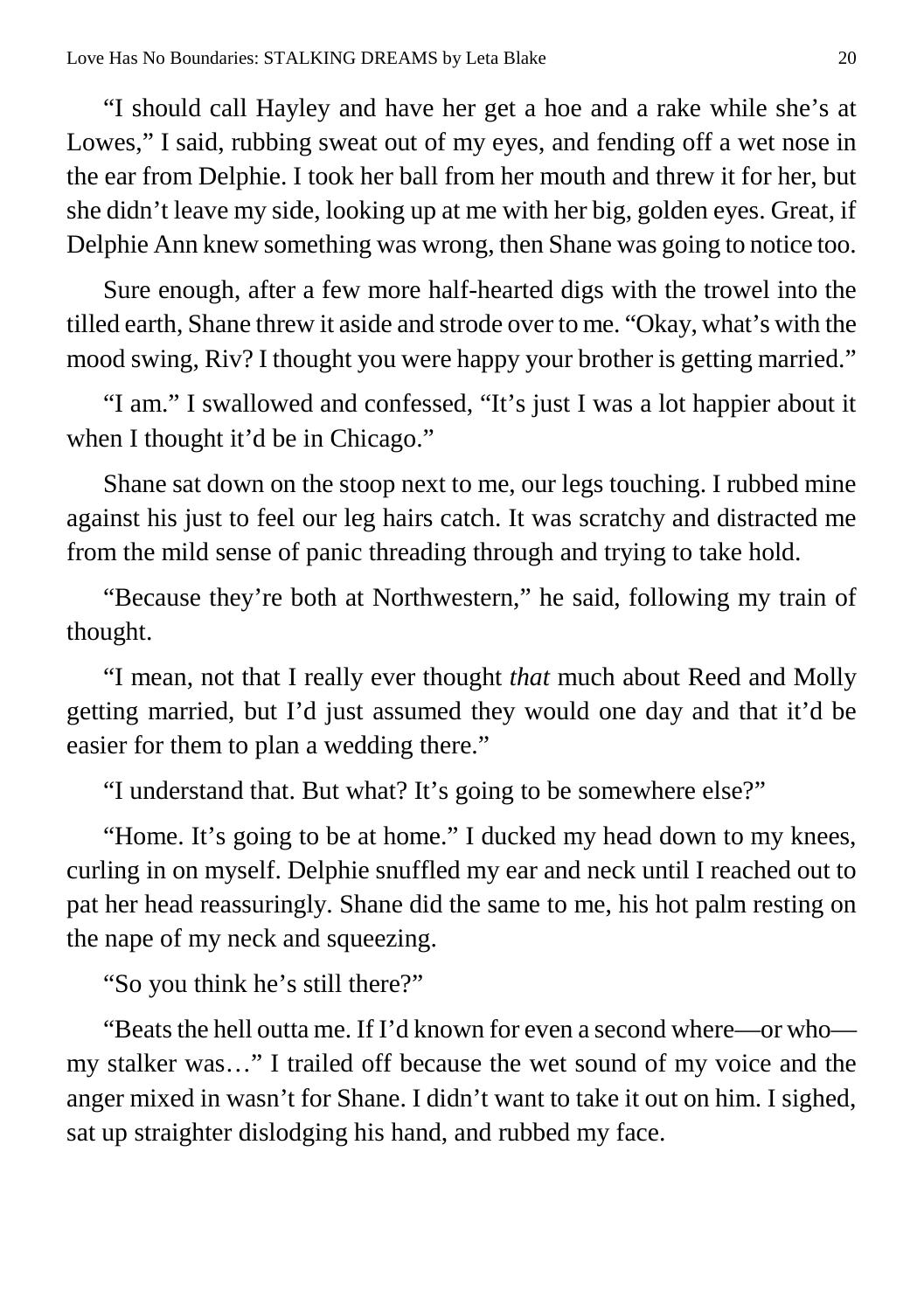We'd caught Mike's attention again, and I saw that he was listening, but as soon as I met his eye he went back to his work, although he didn't glue a single piece of rock, just fiddled with the placements.

My phone buzzed again.

"That's Reed," I said, pulling the phone out of my pocket. "Probably telling me to man up or get over myself." The wounds of those old comments still went deep. After the stalking had escalated to a point that Reed couldn't deny it anymore, he'd never exactly apologized for the asshole things he'd said. Things like, "Who'd want to stalk *you*?" or "It's just assholes at school trying to scare you because you're queer. Get over it." I'd forgiven him long ago, but forgetting wasn't something I'd accomplished yet.

*Riv, I want you to be my best man. But I understand if you won't be there.*

I stared at his words, the letters running together in a way that pissed me off. I dashed my hand against my eyes.

*That said, it's been over two years, Riv. Are you really never coming home again?*

Shane read it over my shoulder and he made a sound that I couldn't interpret. Another text came through.

*Are you going to let him take even more things from you? For all you know he's dead, gone, or past it. Just think it over.*

I sat with the phone in my hand, watching Delphie roll in the yard, getting her dark coat dirty and then standing up to shake it off again. Minutes passed, and Shane shifted restlessly beside me.

"Are you going to reply to him?" he asked.

"Yeah. In a second."

I wanted to ask why Molly didn't understand, why her desire to have a wedding day that was exactly as she'd dreamed it her whole life should trump my physical and emotional safety, but then the selfish absurdity of that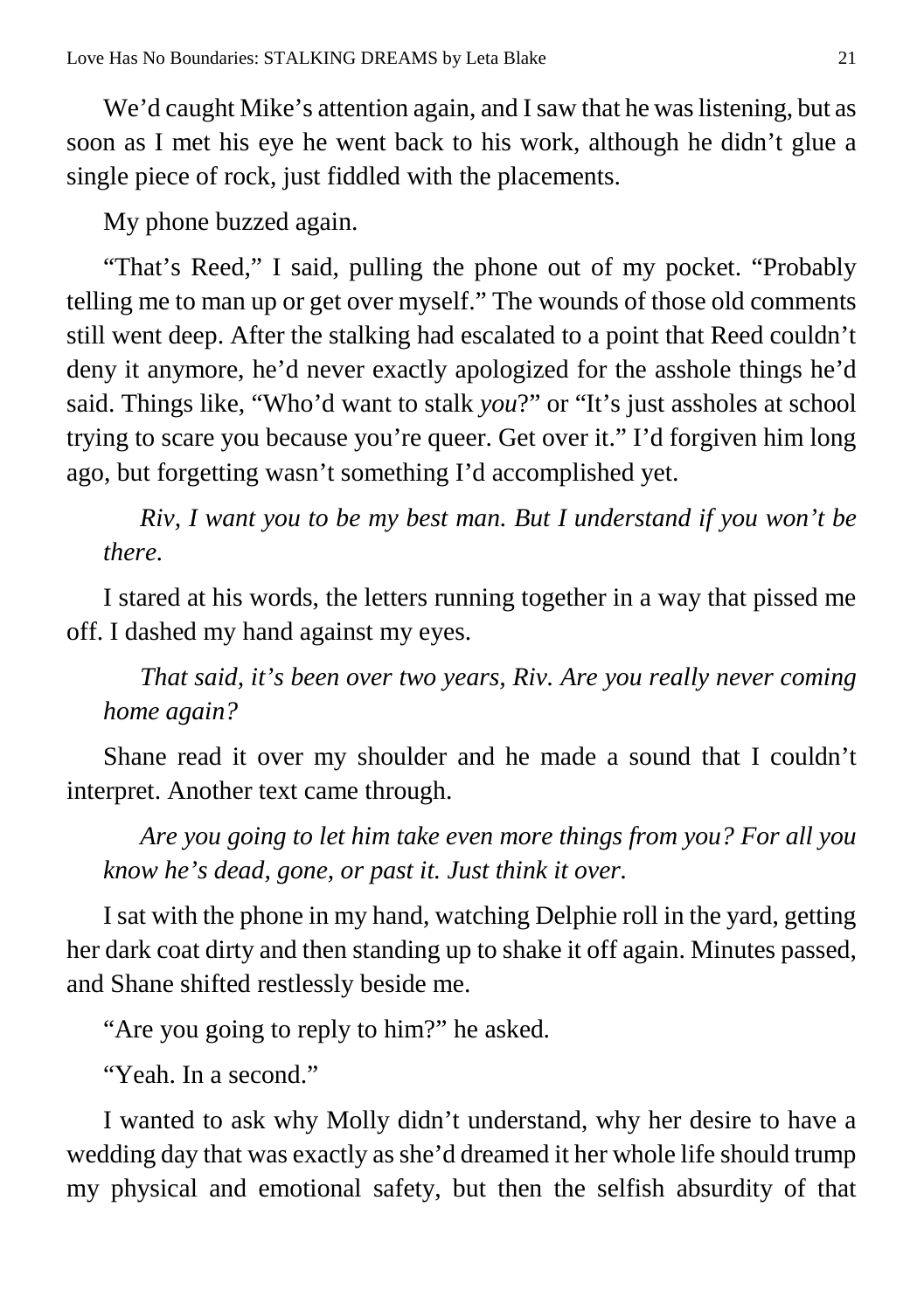question was so entirely obvious that I just simply texted what I knew was the right thing to say.

*I'll be there. I wouldn't miss it.*

*Really?*

*Yeah, even if you are adopted and no one's favorite.*

*Well, it's hard to compete with ur shiny, Riv. Give a guy a break.*

*JFC, that's the nicest thing you've ever said. Someone might think you love me.*

*Ugh. I know. I have to go vomit now.*

*I love you too.*

*This is Molly, Reed had to go puke up his entire life.*

*Shuddup Reed.*

*I'll tell Mom you'll be there. She'll be happy to see you.*

*I'M HER FAVE.*

*I know. It's why I hate you.*

We signed off with our customary *No Love* and I stuffed my phone back in my pocket with a heavy sigh.

"You guys are cute," Shane said. "Makes me wish I had that kind of relationship with any of my siblings."

My words were true, but I sounded as distracted as I felt when I replied, "What? Are you kidding me? The way those kids look up to you is adorable."

Shane had four younger siblings from his father's second marriage, and they all thought he'd hung the moon. Unfortunately, they also lived in Hawaii and Shane rarely saw them in person.

Several long moments of silence passed before Shane said, "So, that's that."

"Yeah. Guess I'll need to get fitted for a tux."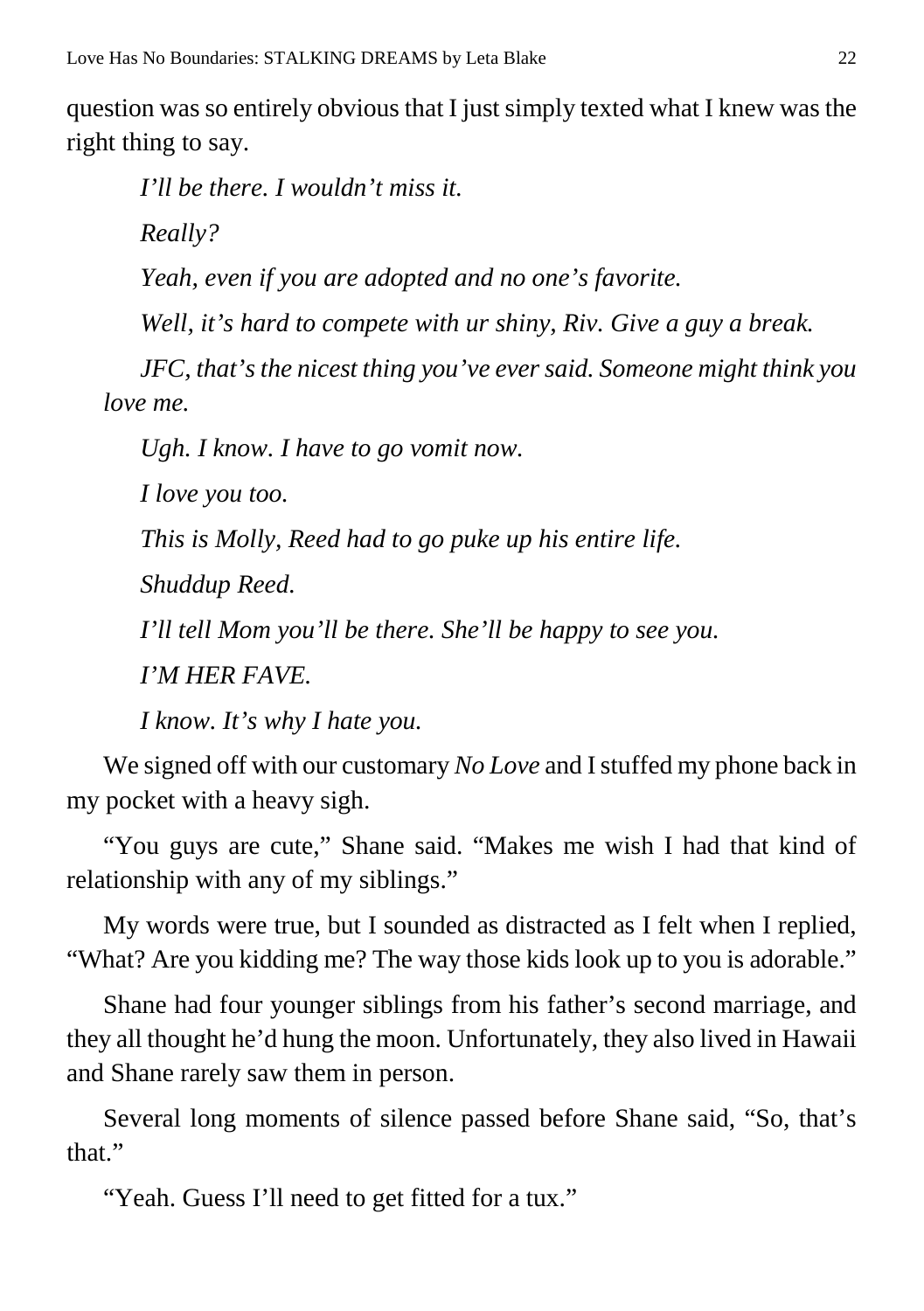#### *It'll be nice to die in a tux. Fashionable at least.*

I gritted my teeth against my traitorous mind. I was going to do this for Reed and it was going to be fine. I wasn't going to let my stalker take away everything anymore. It wasn't fair.

#### *Since when is life anything like fair?*

Shane put his arm around me and pulled me close. He was stinky from sweat and I didn't care at all. I just wanted to roll into his arms and snug my face up to his neck to breathe him in. He asked, "Are you sure about this?"

I looked into his blue eyes and nodded, though my heart had yet to calm down. The very thought of going home filled me with a mix of emotions so strong it took my breath away.

Turning from his gaze, which always demanded so much honesty, I followed Delphie's sniffing perusal of the fence line. Homesickness was something I dealt with occasionally and the thought that I might set foot on Sewanee soil shot me through with elation. The idea that Shane would probably be with me—because he'd surely be with me, right?—only added to the buzz of good anticipation.

My folks had met him on Skype and we'd talked about the possibility of Shane joining us on a family vacation in August if my father's freelance work paid timely and fully. But the idea of showing Shane my childhood bedroom, or the tree I'd climbed trying to get away from Reed's Nerf Ball assault (and then fallen out of breaking my collarbone), or the park where I'd learned how to pop a wheelie on my bike, or introducing him at the old dojang where I'd found intense support from my Masters—despite being obviously gay—was a new kind of thrill.

But if my stalker, so persistent and terrifyingly unknown, wasn't dead, gone, or past it, as Reed had suggested, the entire horror show could start up again. I managed to escape town the first time undetected, but that had been a miracle. And if I had to give up everything again? I looked at Shane, the sun kissing his skin and illuminating new freckles on his nose. Well, I just didn't know if I could do it.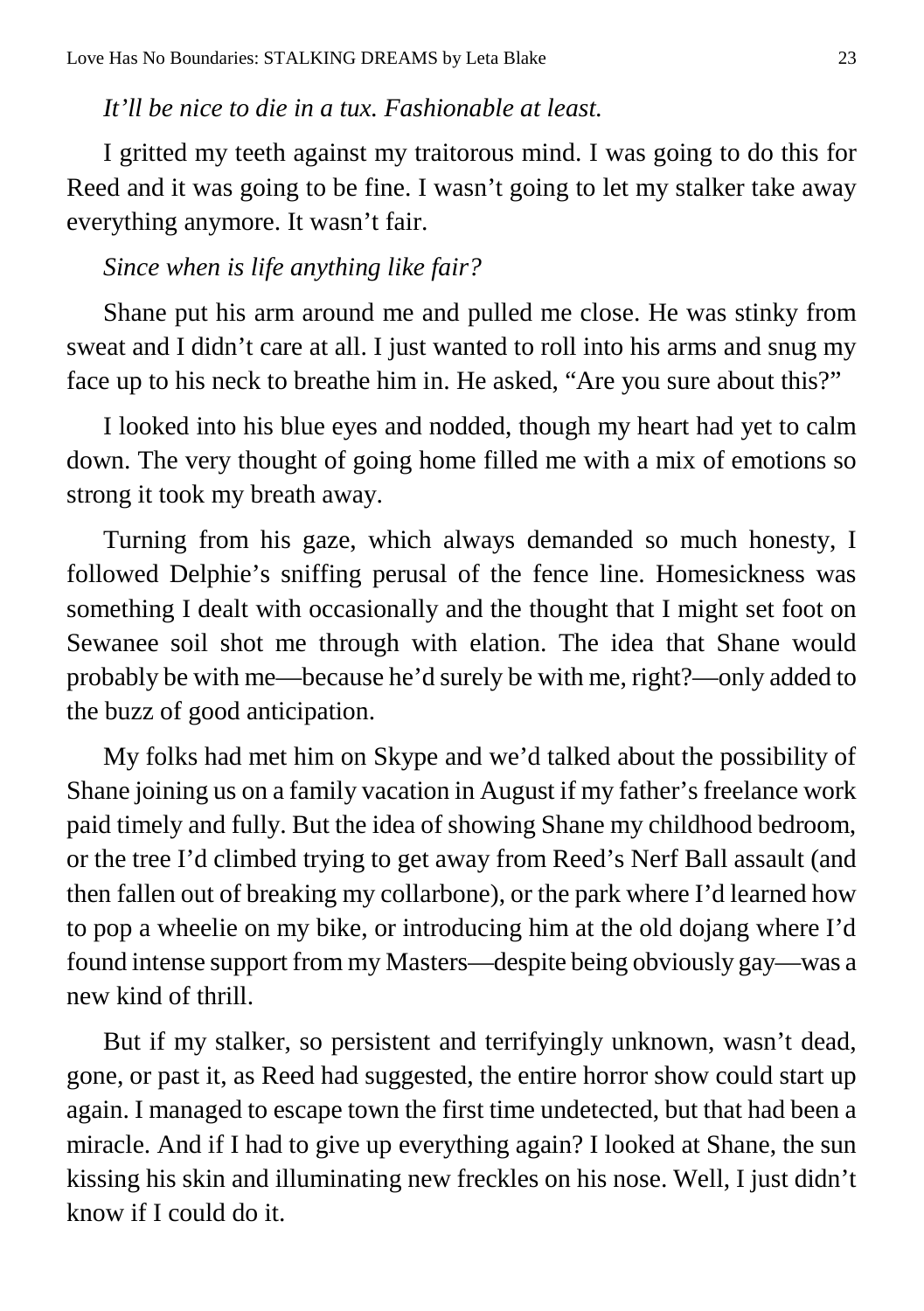Even now my folks and Reed took evasive procedures if they were going to see me. Family vacations included odd convolutions of travel arrangements to throw my stalker off base. And Reed was the only one who came to Rose College specifically and when he did, he always got off the highway a few times to perform the typical procedure of four right or left turns to make sure he wasn't being followed.

Still, the fact remained, if my stalker was out there and I took Shane home, not only would I be exposing myself to madness again, but I might be exposing Shane too. Given the fact that my first boyfriend ran off without looking back after the first threat from my stalker, it wouldn't be ridiculous to expect the same from Shane.

Yet that wasn't what scared me the most. *If* my stalker managed to get back into my life, he might focus on Shane. He could hurt him or worse. Maybe it would be best if Shane *didn't* come home with me for the wedding. That way, if the stalking began again, I could find a way to leave him out of it, even if it meant not returning to Rose. Even if it meant leaving him.

"Look at me, darlin'," Shane said quietly enough that Mike might not have heard him. It was his private name for me, something special for intimate times, unlike the nickname I used for him all willy-nilly no matter the audience. If he was pulling that out then he thought I was falling apart here.

I squared my shoulders and turned to him, trying to look confident, calm, and maybe flirty. A lot of stupid shit, like unwanted terror, can be covered up with flirtation. "Yeah, HP?"

"I'll support you whatever you choose to do, but I care a lot more about keeping you safe than about your brother's wedding. You can watch a video or see photos, or hell, watch it live by Skype, but if *he* gets into your life again…"

"I know," I said. "I can't let him take everything forever though. At some point, I have to be brave, don't I?"

"River, you've been incredibly brave. Don't you know that?"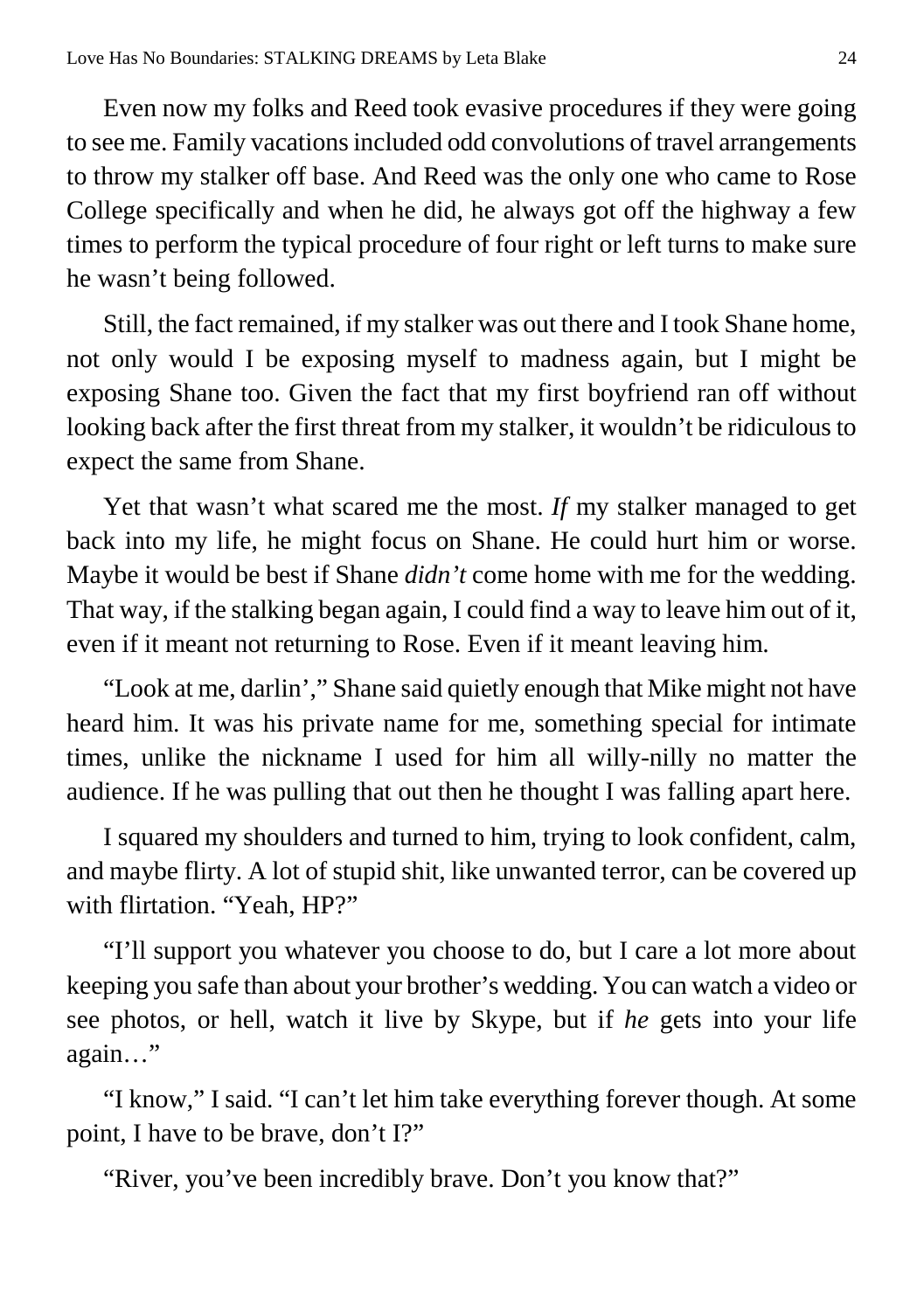I called Delphie to me to keep from having to answer right away. I patted her head, admiring her weird face—half wolfhound and half poodle. She looked so much like a sea lion she could have won a prize for best sea lion impersonator. All I needed to do was convince Shane to host a party with a sea lion impersonation theme, get Mike to agree to be the judge, and maybe build a small stage for it in the backyard so everyone would show off their sea lion costumes. Delphie Ann would win hands down.

"Riv?"

I reluctantly forced myself to answer. "I know. It's just that I ran away."

"After three years of constant harassment and threats. You were brave, River."

"Sounds brave as hell to me," Mike called out from across the lawn where he wasn't even pretending to place rocks anymore.

"Ghast," Shane said. "This is a private conversation."

"Then take it somewhere private. Otherwise it's just another show in the great carnival of life. The River's Stalker Ruins Everything show. And wow," Mike scratched his groin, "it's kinda a shitty show. I like the River & Shane Are In Disgusting Gay Love show better. Or the River & Hayley Are Up To No Good show. Or the Shane Cooks Something Edible For Dinner show. Or the—"

"Shut up," Shane and I said at the same time. "Not the time," Shane added warningly.

"Time's the one thing that's never on your side," Mike crooned softly. "But I'm on your side, yes, I'm on your side…and it's a very good side."

It was a cover song he'd been practicing over and over—loudly—while drinking beer alone in his room. I wasn't sure of its significance to Mike personally, but I'd heard it so much over the last week and a half that I'd found myself walking around singing it a lot lately. I kept meaning to ask him about the original, but it never seemed the right time. And now wasn't the right time either.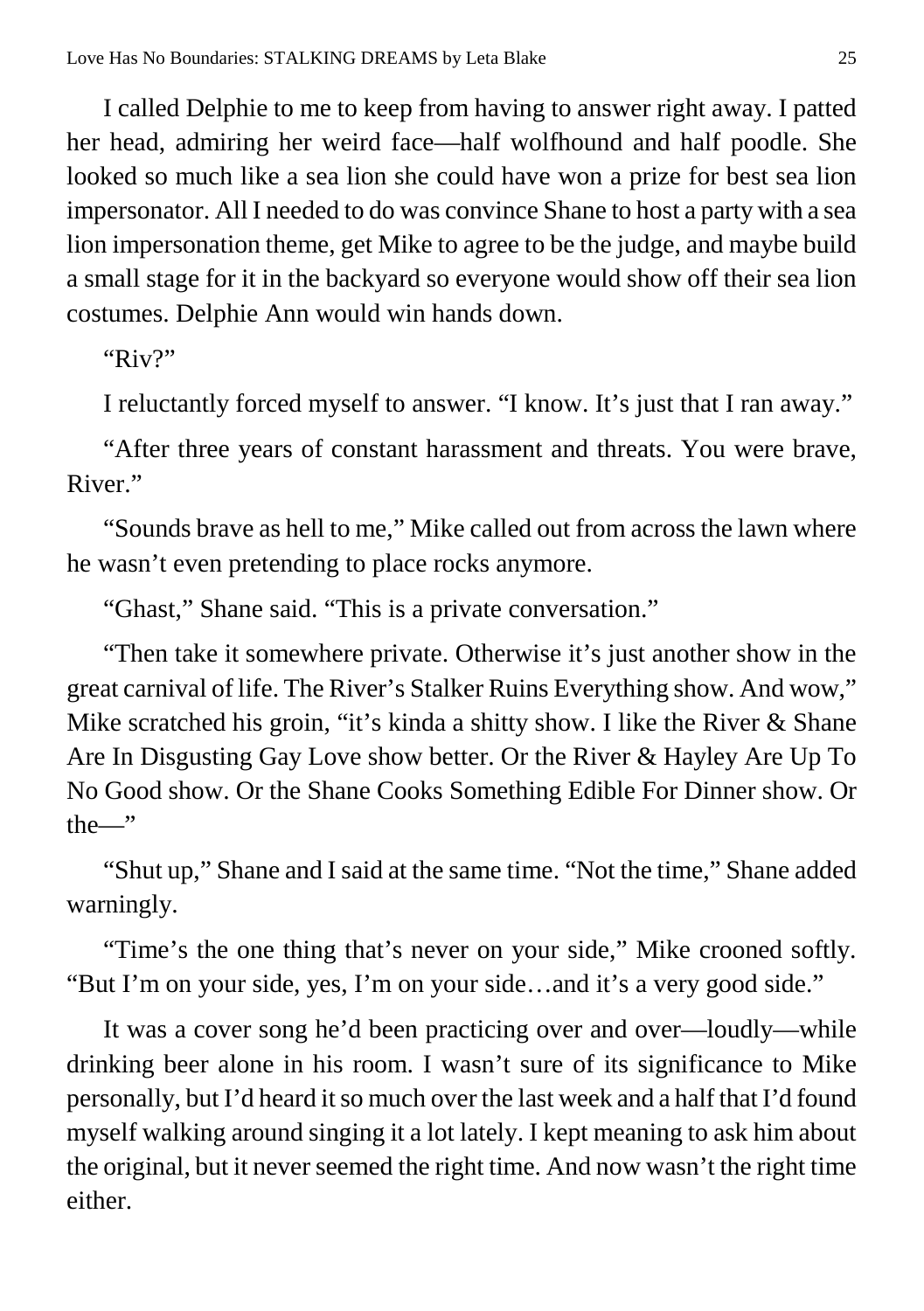"C'mon," Shane said, standing up and dusting off his shorts, and motioning toward the kitchen.

I shook my head and stood up determinedly. "No, it's okay. Hayley will be back with the stuff we need before long and I just want to get the garden done today. We're late on it as it is."

Shane's eyes grew dark with frustrated concern, but he nodded and joined me when I strode over to the square of dirt. I wasn't going to let my stalker ruin my life anymore—not when it came to my brother's wedding, or my peace of mind, or my stupid relationship-test garden. If nothing else, hopefully we'd manage to grow some tomatoes or squash before I returned to my hometown and possibly walked right back into my stalker's sights. It'd be good to eat some homegrown broccoli before he destroyed my life again.

\*\*\*\*

After the nightmare, I pulled out of Shane's arms to take a piss. My sleepaddled legs stumbled as I walked to the bathroom we shared with Mike. Shane followed, and after I finished, he took his turn while I washed my hands. I hesitated when it came time to go back to his bedroom. I suddenly wished I *had* kept my dorm room over the summer so that I had somewhere I could escape to just to be alone. Not that I wanted to get away from Shane. It was just the image of what I'd seen in my dream came back to me every time I looked at him. And I loved him so much. So damn much.

Shane didn't go through the door leading to his bedroom though. Instead he exited out to the hall and headed toward the kitchen. I followed him. Maybe a drink of water or some food would break me out of the dream completely and it would be safe to go back to sleep.

I sat down at the kitchen table, head in my hands, and waited for him to break out some midnight munchies that would be tasty enough to wipe away the memory of his eyes going wide when the knife sliced into his throat. When Isaw Shane open the cupboard and pull out chamomile tea and honey, a smile spread over my lips effortlessly. He'd gotten me a cup of chamomile and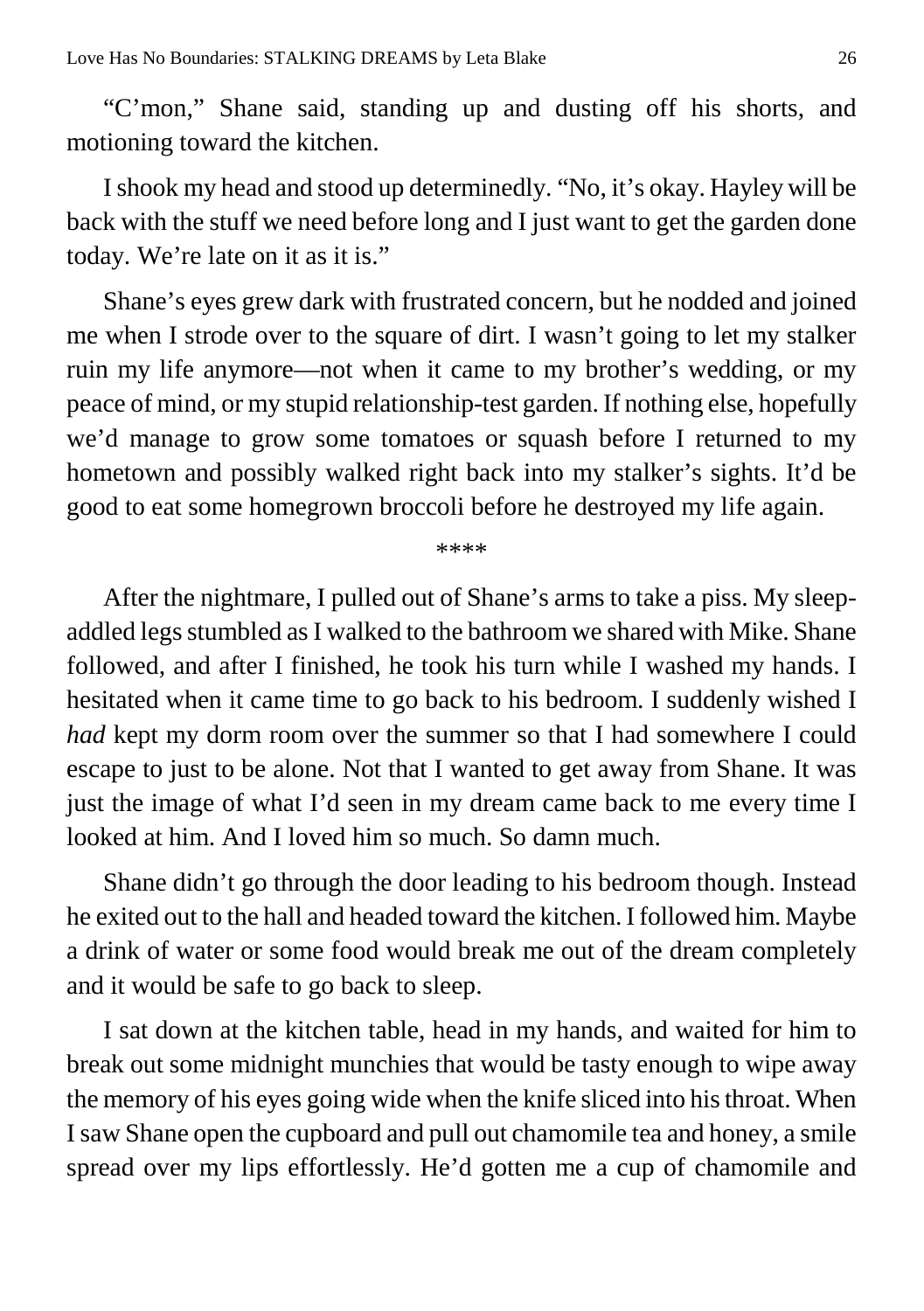honey when he'd taken me to Joe's Coffee House the night he'd helped me finally manage to mostly shuck the burden of my virginity.

(*Whatever that means*, Hayley said in my head*. Virginity is a flawed concept that's really about keeping women in their place and defining them as chattel.* I rolled my eyes and apologized to her mentally. If there was sarcasm in my mental apology, Hayley in my head didn't seem to know or care. Still, I dutifully replaced the thought with *the night I got laid for the first time.*)

"Calms the mind," I murmured when Shane finally handed me a steaming mug and the big honey bear.

"Hayley left her jacket-thingy," Shane said, sitting down across from me and sipping from a glass of water.

Apparently, his mind wasn't in need of calming. That was the story of our relationship to a large degree.

I glanced over at the patchwork madness that was Hayley's latest fashion accessory. Her kinda-girlfriend, Lisa, made it in some Art of Design & Sewing class she was taking over the summer. I usually saw Lisa on her way to the art building on my way to the gym for the taekwondo class I'd been taking, and which now seemed tainted after my dream. How was I ever going to set foot in that locker room again without imagining a pool of Shane's blood by the exit?

I shivered.

"So, wanna tell me about it?"

I didn't. I really truly didn't, but I did anyway. As I relived the dream moment by moment, the tea did nothing to stop my heart from racing, the tears from stinging my eyes, or to keep a sob from hitching in my throat as I described the final moments.

Shane moved around the table and shifted down to the floor, kneeling between my legs, his arms around my waist, trying to get as close as possible. "Darlin' it was an awful dream, but it was just a dream."

*For now*.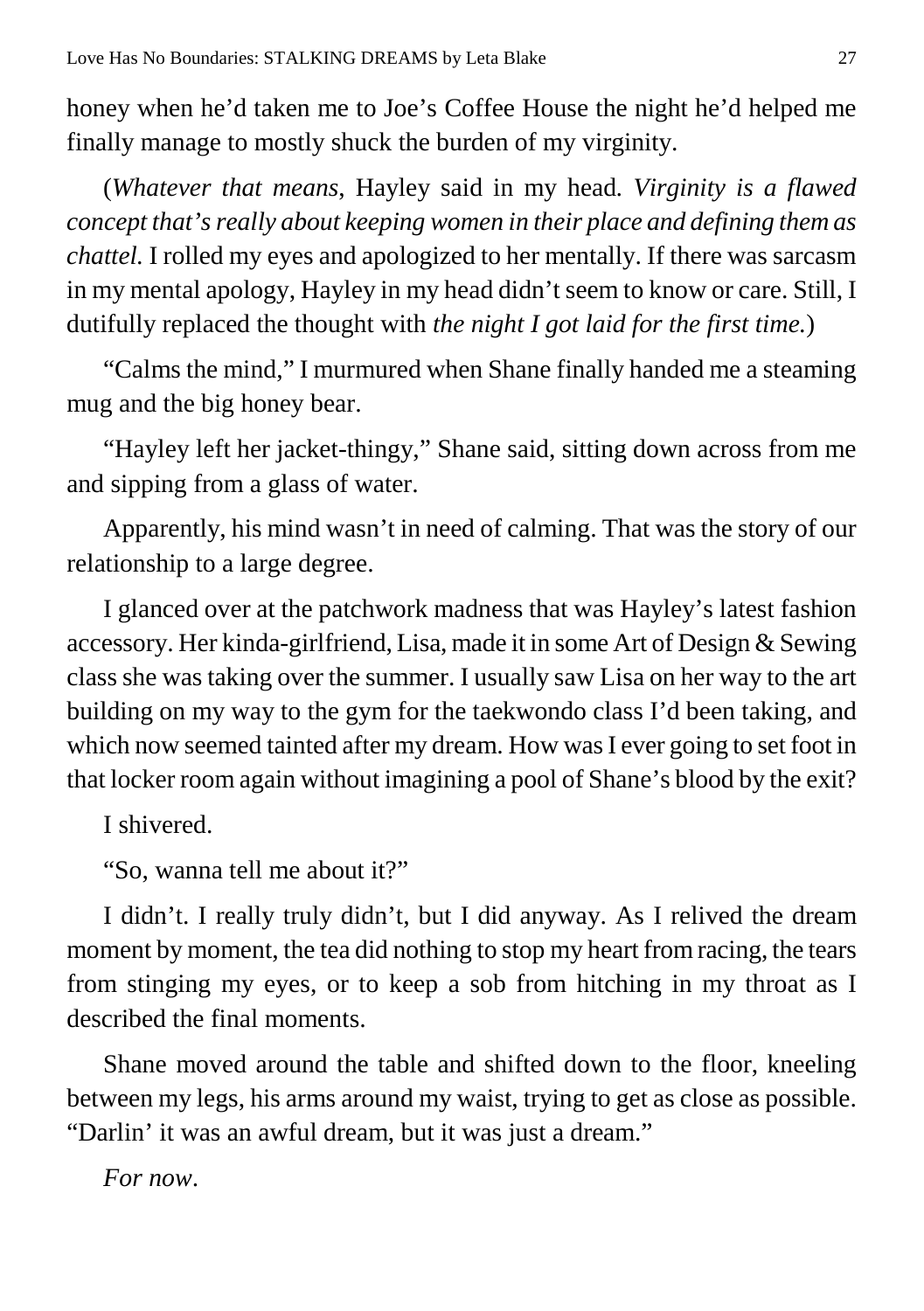"I love you," I told Shane, gripping his face. I needed him to know and understand that much at least. "I love you so much. I could tell you every day for a month and you wouldn't know how much. I could say it endlessly from now until next March, only stopping to sleep, and to chew up bites of food, and maybe swallow some water, and you still wouldn't know how much I love you."

It wasn't the first time I'd admitted how I felt for him, but it wasn't like we went around saying it all the time, and I'd never put it quite so vehemently.

Shane kissed the tops of my thighs, then my stomach below the navel at the edge of my boxer briefs. He kissed along the crease that pointed in a V down toward my now-stirring dick. He pulled me closer to him and rubbed his scratchy face all around, tickling me with his whiskers until I was laughing helplessly.

"Love you," he whispered before pressing wet kisses to my nipples, and then reaching up to pull my head down for a deep kiss.

My ever-eager dick was already ready to go. I could almost hear it cheering as it snapped to attention so fast I felt light headed. The kissing grew messy and desperate. Shane got his hands under the elastic of my underwear and jerked them off. He sucked down my cock, taking me deep and fast into his throat before I could bring up the question of whether or not we should take this somewhere more private.

Still, it lingered there on my tongue, a taste of restraint for just a few moments and then evaporated completely in the wet, eager suction of Shane's mouth. He pulled my briefs off entirely, tossing them over his shoulder, and spread my legs in the chair far enough to get access to my asshole. He rubbed it with the pads of his fingers while he sucked me, and I moaned, forgetting about private and just wanting somewhere close and comfortable.

"Couch," I said, gripping his hair and pulling him off my cock. "On the sofa. Now."

Shane followed me into the living room, looking down the hall toward Mike's room. "What if he wakes up?" I asked.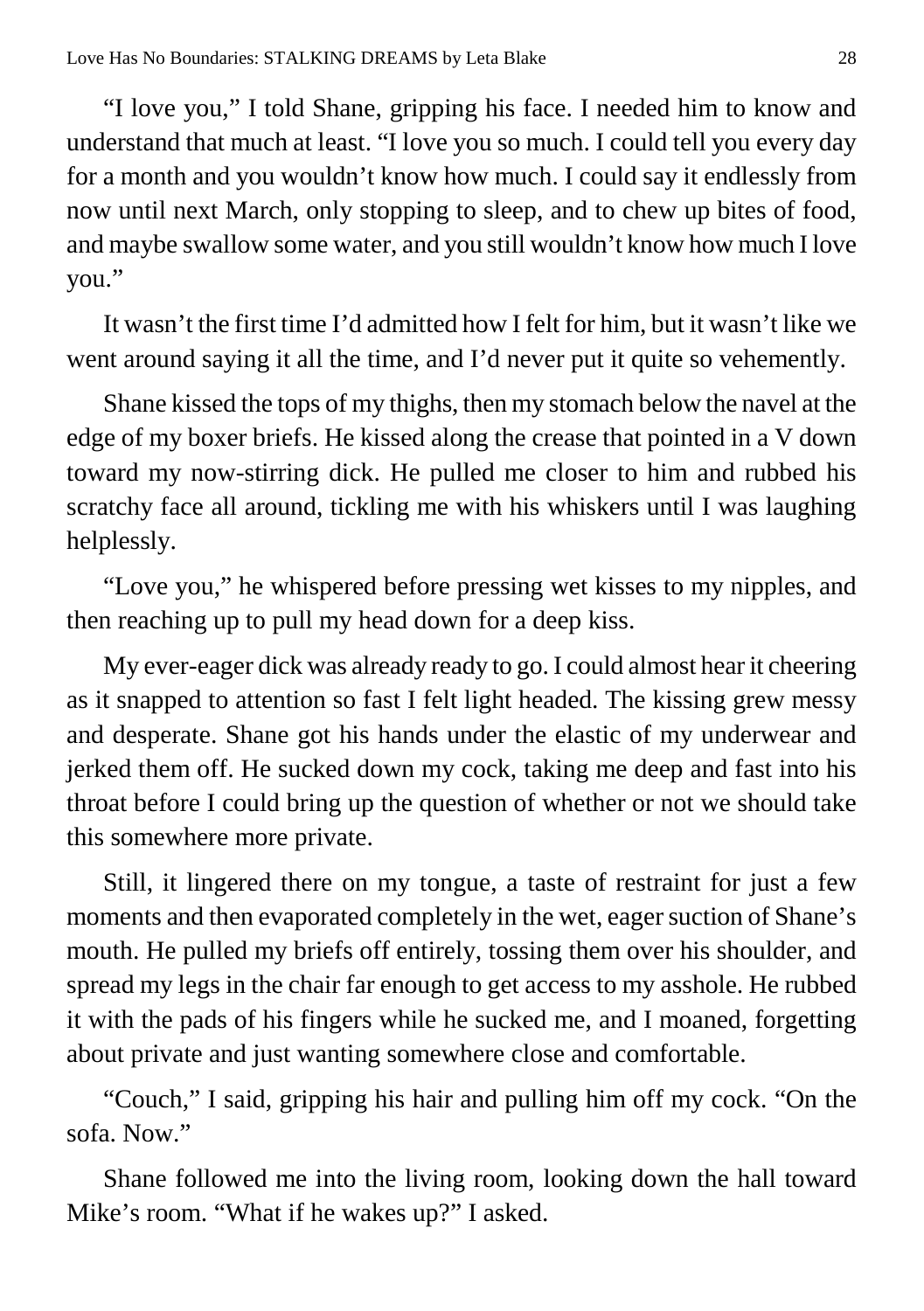Shane shrugged and muttered, "He won't," as he tumbled me to the sofa. Mike's broken chip crumbs stuck to my back but the discomfort didn't last longer than it took for Shane to get his mouth on my dick again. Lying back, I dropped one leg off the side, making more room for his fingers to explore my hole. I toyed with his short hair while he sucked, concentrating on the feeling of his mouth, so alive and warm and busy on my cock, blotting out worry and fear.

Shane pulled off my dick to push my legs up, licking my ass with a fervor that made my legs tremble under his big hands. I held his head in place, moaning into a sofa cushion to stifle my noises. He shoved a few fingers in his mouth, and then pressed two inside me, slowly twisting them so that he could get in far enough to hit my prostate. My legs kicked a little whenever he rubbed against it, and he sucked on my balls as he worked.

Finally, he slid up my body, fingers still hooked into me, and kissed my lips. I grabbed my own cock and jerked myself as he took hold of his dick and worked to get off too. Kissing, nuzzling, smelling his sweet neck, I found myself moving quickly toward orgasm.

"I'm going to come," I murmured and he redoubled his efforts in my ass with his fingers.

I spread my legs as far as I could on the narrow sofa and his fingers moved inside me a little roughly with only spit for lubrication. Orgasm—a hot, gripping pleasure starting in the base of my cock, impossible to ignore, commanding my attention and then ripping through the rest of my body exploded from my dick.

"Fuck," I cried out, arching toward Shane, shooting my come on his stomach, my chest, his arm, and a little on the back of the sofa.

"So hot, darlin'," Shane moaned and then I felt a volley of spurts, his jizz landing hotly on my abs and pecs. One large glob covered my left nipple completely. Shane shuddered through small aftershocks, and then bent to kiss and lick the come off my nipple before teasing it lightly with his teeth.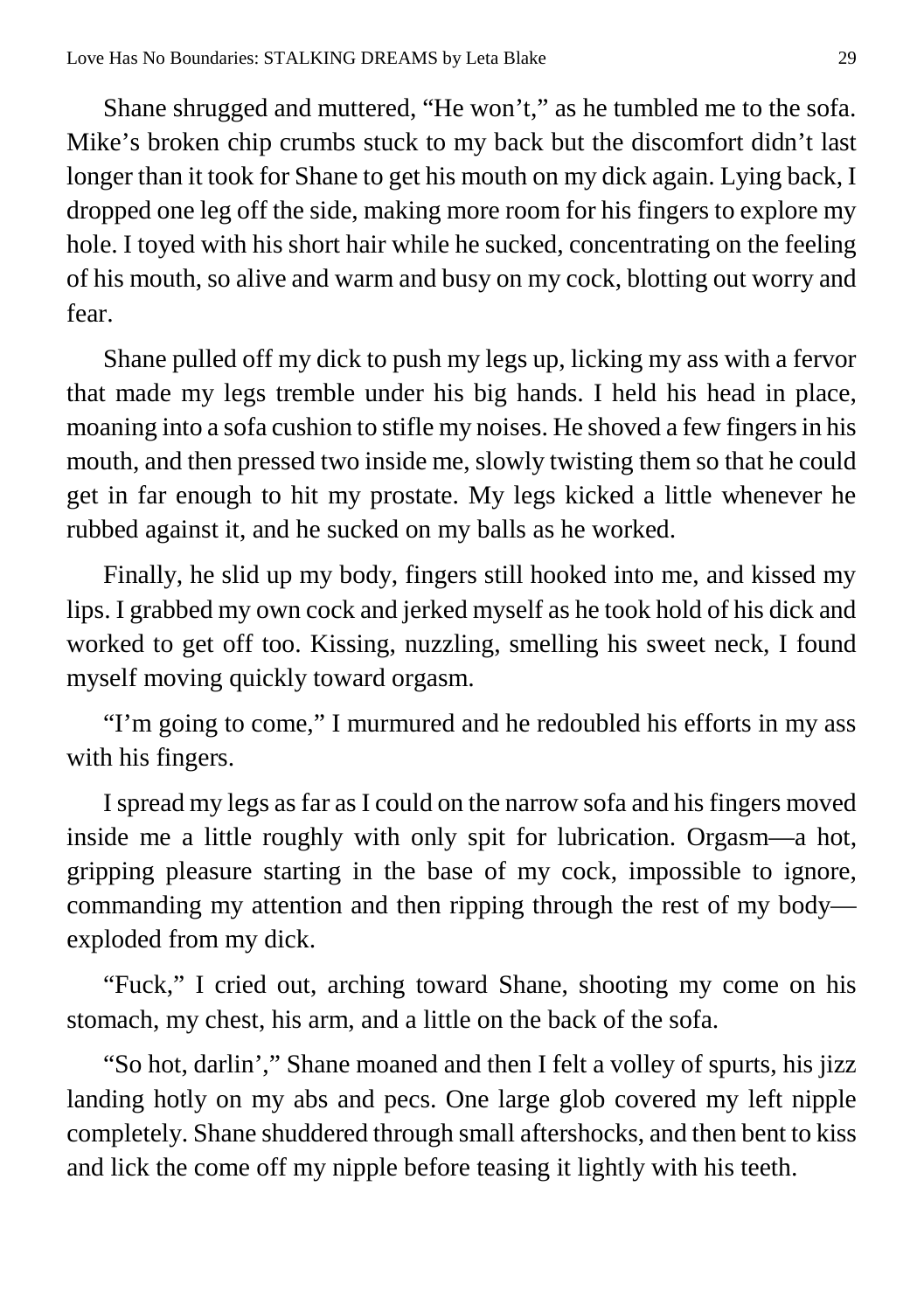We kissed tenderly for a long while, a sense of peace descending on me. I knew we should get up, clean the come off the back of the sofa and get back to Shane's room, but it was too perfect half under Shane's weight and shivering through small aftershocks in his arms.

"Mike might come in," I whispered.

"Let him. I promise he'll turn around and walk right back out."

I chuckled. Shane was probably right, but still. I didn't really want to be seen.

"It's the middle of the night," Shane reminded me. "I'm pretty sure unless you start screaming again, he's going to sleep through everything and anything."

"I'm sorry about that."

"Why be sorry? I just want you to be honest with me."

"Okay."

"Are you in danger? If you do go back?"

"I don't know. I might be." I ran my fingertips up and down the small hairs on his forearm. "I don't want you to go, though. I can't risk you. I need to do this for myself, but I can't put you in the position of—"

"I'm going with you, River."

"It's just…Shane, it might be dangerous and remember how much I love you? More than I can say? And I just can't risk your safety by exposing you to the possibility of him. I just can't do that."

"If it's so dangerous that you don't want me to go, then you shouldn't be going either. No matter what Reed wants."

"He's my brother."

"You need to talk to your parents about this. They might not want you risking this guy taking over your life again."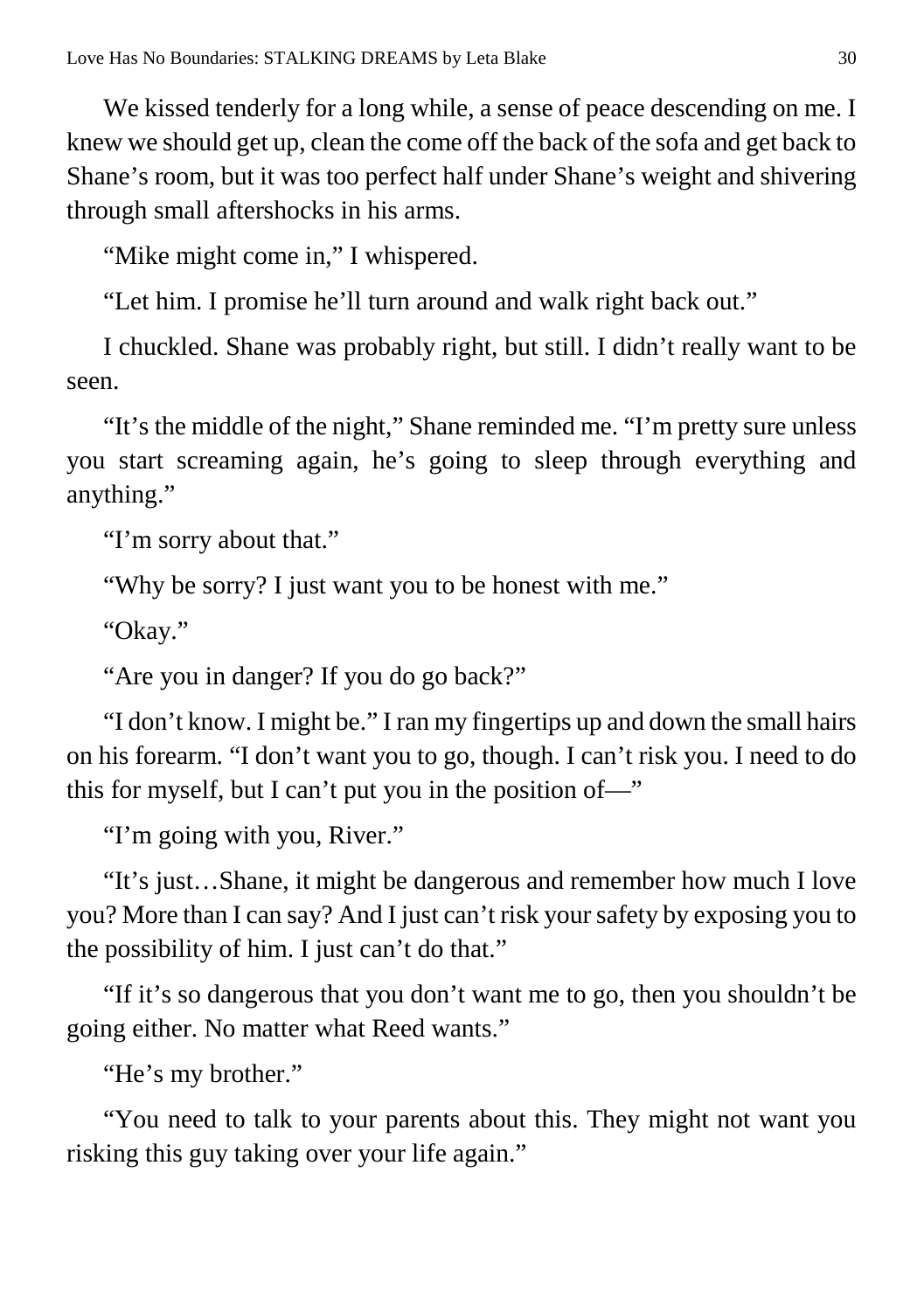"It's not about them, Shane. This is my choice. My stalker and my life and my home and my brother. My everything. And you're not going with me. As much as I want to show you my home, it's just—"

Shane put his finger on my mouth and helped me up. He stepped into the kitchen, returning with my underwear, and a rag to spot clean the sofa. After, we walked down the hall together to his room.

"Shane, here's the thing," I started, but he didn't let me go on.

"I'm going." He climbed into the bed and patted the space beside him. "You can't stop me any more than I can stop you. So, together we'll go and we'll deal with whatever happens because of it."

I got in next to him, dissatisfaction with his words cutting through me, but he tugged me to lie down with my head against his shoulder. In the neardarkness he whispered, "You've got me. I'll be your secret weapon."

\*\*\*\*

I came out of the showers, a towel wrapped around my waist. A sense of déjà vu filled me as I realized I was alone. I walked quickly, sparing little thought for Max or anyone else. I knew what this was. This was the dream again, and while my heart thudded wildly in my chest, I had come prepared. There was no way I was going to see Shane killed again.

I opened my locker, ignored the horrific decorations inside, all designed to terrify me and lock my mind up so that I couldn't think. I grabbed my jeans and T-shirt, pulled them on, and zipped open my gym bag. I heard the creak of the door as I reached inside.

The cough was exactly the same as before—a low rattle in the chest and then a violent explosion at the end.

I wrapped my hand around the handle and pulled out the knife. It was just a kitchen knife, but recently sharpened. I made sure of that by touching my finger to the edge. It sang sharply against my skin.

I took a deep breath, slowly in and out, and I nodded to myself. My mind whirled madly. I'd trained for years but I'd never hurt anyone beyond a bruise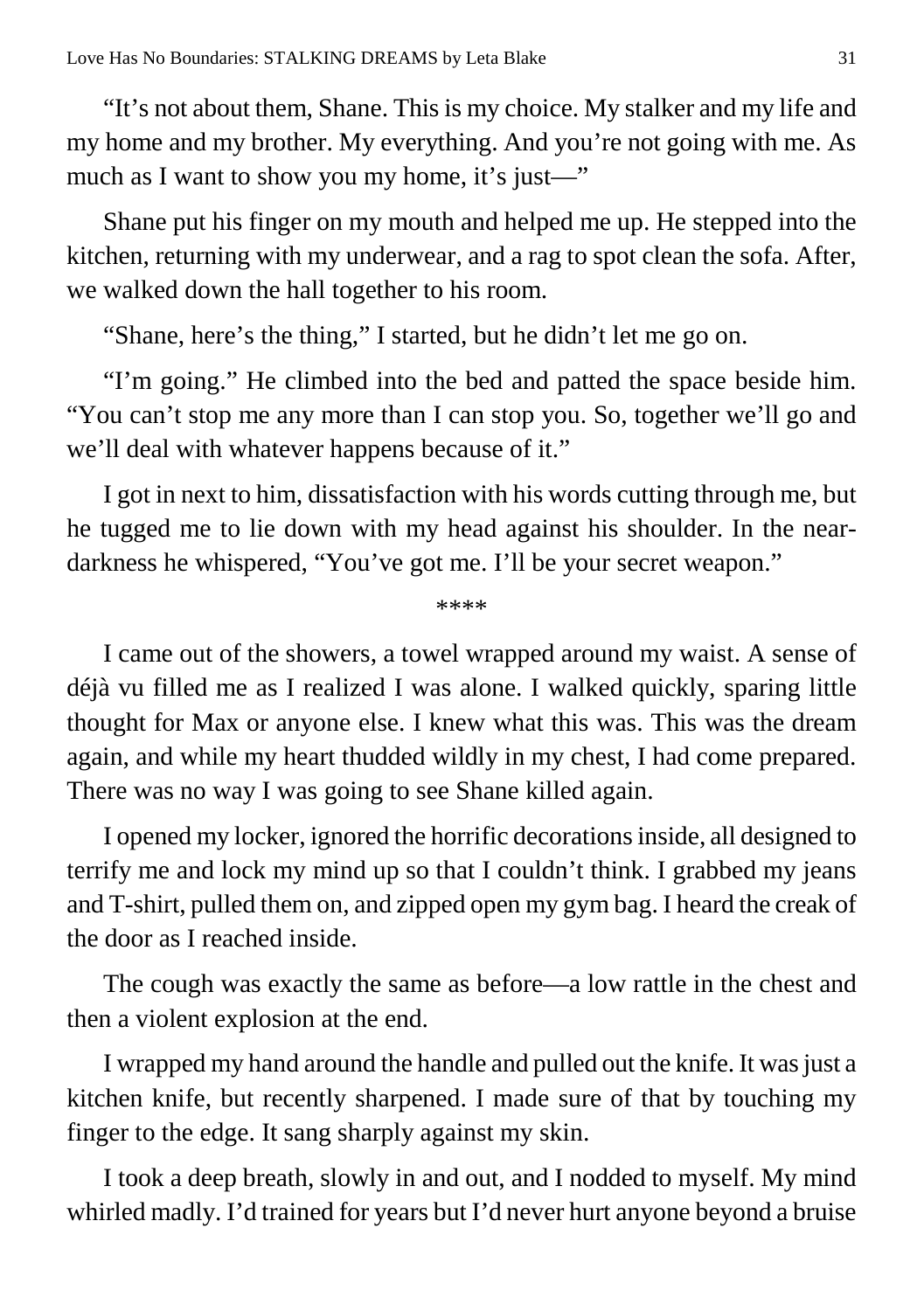or two. This was new. I knew I had to stay ahead of my dream, or else it would change on me, and my plan would be destroyed.

I came around the corner of the lockers, head held high, and the knife behind my back. There he was by the exit, just like last time. His dark hood hid his features, his left hand dangled, and in his right he held a knife.

"Hi," I said, calmly as I could muster, and the cold chill of my voice shocked me. "I've been waiting for you."

He stepped forward and I tucked the knife into the back pocket of my jeans. I spread my arms wide. "I wondered if you'd forgotten me, but I knew you'd never forget your baby boy."

The words were like acid in my mouth. The endearment had been in almost every note, no matter if it was filled with creepy declarations of love or ruthless, horrific descriptions of the torture he was going to visit on my body.

"Because you love your baby boy, don't you? And I've waited a long time for you to come and make me love you too."

His hooded head dipped to the side, and I didn't dare look away to see what he was doing with his knife. I needed him to come closer, to come forward to me. If he went out the door, he'd be back with Shane and I couldn't live through that dream again.

"Slut," his voice echoed in the locker room. "Filthy slut."

"I am filthy, it's true. I need you to clean me up. Show me who I belong to."

He took a step closer to me and then, like so often happens in dreams, he was right there, in my face. The cold of his blade tore through my shirt and bit into my skin. But I didn't hesitate—a quick step back on my right leg, and then a big step back with my left. My powerful crescent kick landed on his wrist, knocking the knife out of his hand and sending it skittering. Executing a series of moves that had been drilled into me during my years of training, I twisted his arm behind his back, and pulled the knife from my back pocket with my left hand.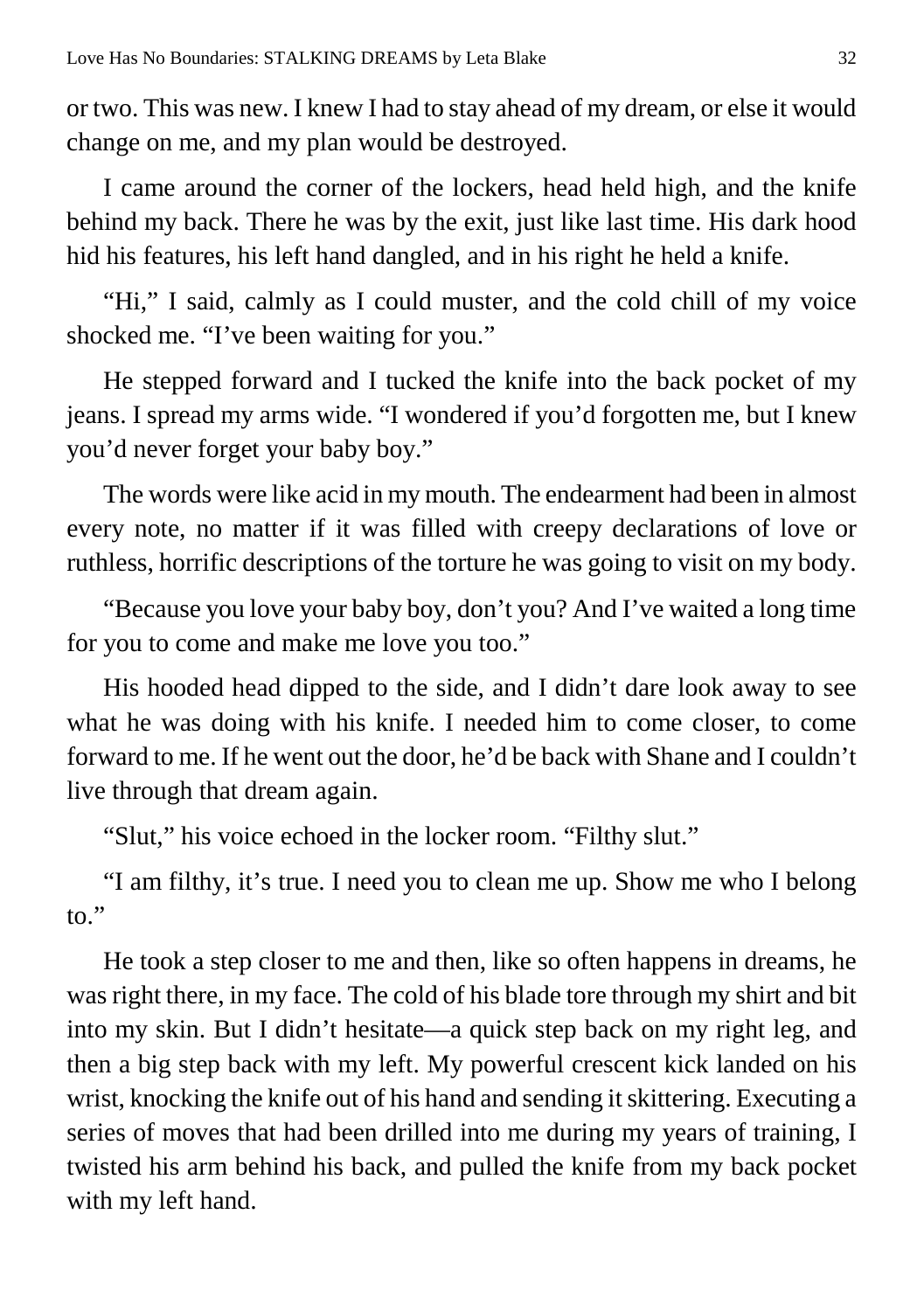"This is where it ends," I said in his ear, my knife tucked up against his throat. "Because I'll never let you take him from me. Never."

I slit his throat in a quick move. It was fast and terrible. Blood arced onto the floor of the locker room, and gurgled as it poured out of him. I felt the connection between us sever deep inside like a line snapping. I lowered his body to the floor, blood soaking through my sneakers, and splashing on the floor. The scent of iron filled the air. My trembling fingers went to his hood. I had to know—who had done this to me for so long? Who'd taken my home, my family, my friends, and my life from me?

The hoodie was soaked with hot blood. My breath stopped in my lungs. I jerked the hoodie back.

\*\*\*\*

I bolted up in bed, my heart wildly thumping. I'd woken before I'd seen my stalker's face. After all that, I was still no wiser as to who had stalked me for three years than I was before. I rubbed a hand over my face, and looked down at Shane sleeping beside me. His lips were parted and his eyes moved rapidly beneath his fragile lids. He was strong, with Midwestern handsomeness inherited from his father.

I took a steadying breath and turned my attention inward. Where before there had always been a taut thread of fear running from me, across the country back to Sewanee, to the mystery stalker, there was now a loose sensation of a cord cut. I wasn't his puppet anymore. I'd killed him.

Shane shifted and I lay back beside him, putting my head on his chest. I listened to his strong heartbeat thumping in my ear. I closed my eyes, imagining his heart beating steady as a drum. The sound of his life reached into me like a living thread and wound itself around that loose cord, binding us even more firmly together. Strength to strength. Heart to heart. Love to love. Here in the safety of his arms, I was certain we could overcome anything. And if we couldn't, there was still the truth that love was forever stronger than fear.

#### **THE END**